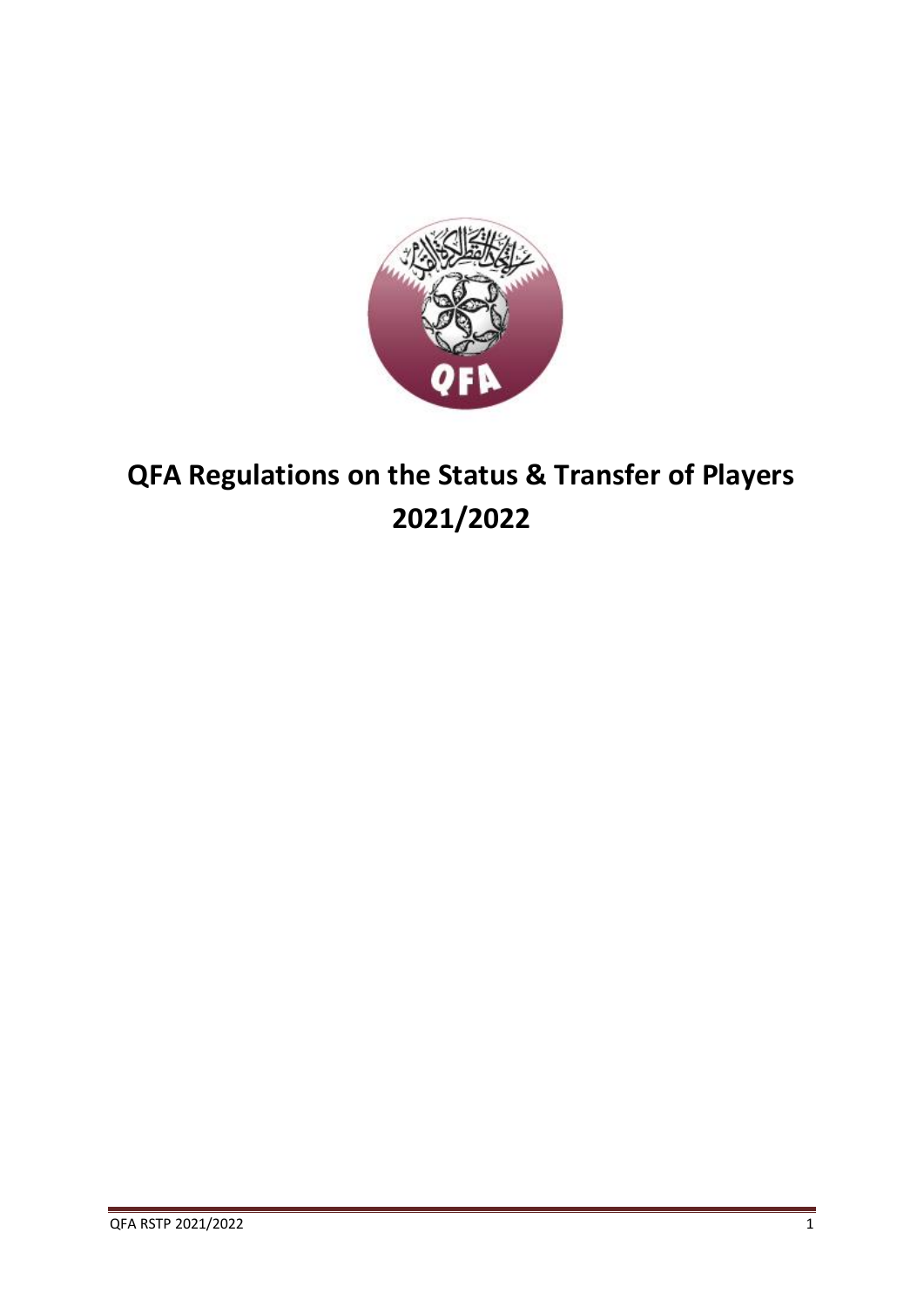# **Definitions**

Terms referring to natural persons are applicable to both genders. Any term in the singular applies to the plural and vice-versa.

- 1. **"QFA"** means the Qatar Football Association.
- 2. **"FIFA"** means the Fédération Internationale de Football Association.
- 3. **"AFC"** means the Asian Football Confederation.
- 4. "**CAS**" The Court of Arbitration for Sport. Its headquarters is in Lausanne (Switzerland) and acknowledged by FIFA
- 5. **"QSAT"** Qatar Sports Arbitration Tribunal.
- 6. **"Financial Control Committee"** It is the authority concerned with the necessary controls to ensure the good financial performance of sports clubs and focus on protecting the creditor.
- 7. **"Competitions"** means the official competitions organized by QFA and QSLM for first, reserve and age category teams as per the relevant competitions regulations issued from time to time.
- 8. **"FIFA RSTP"** means the FIFA Regulations on the Status and Transfer of Players issued from time to time.
- 9. **"First division teams"** means the first team of a member club that has the right to participate in the Qatar Stars League.
- 10. **"Foreign player"** means a player who has not got the Qatari nationality and as per the relevant regulations and requirements is not registered as resident or local player.
- 11. **"Former association"** means the association to which the former club is affiliated.
- 12. **"Former club"** means the club that the player is leaving.
- 13. **"Intermediary:** a natural person who, for a fee or free of charge, represents players and/or clubs in negotiations with a view to concluding an employment contract or represents clubs in negotiations with a view to concluding a transfer agreement. An Intermediary can be either a Local or Foreign Intermediary in accordance with the QFA Regulations on working with Intermediaries.
- 14. **"Intermediary Entity":** an agency, company or any other business organization performing Intermediaries' activities.
- 15. **"Local player"** means a player with Qatari nationality and who is registered as such.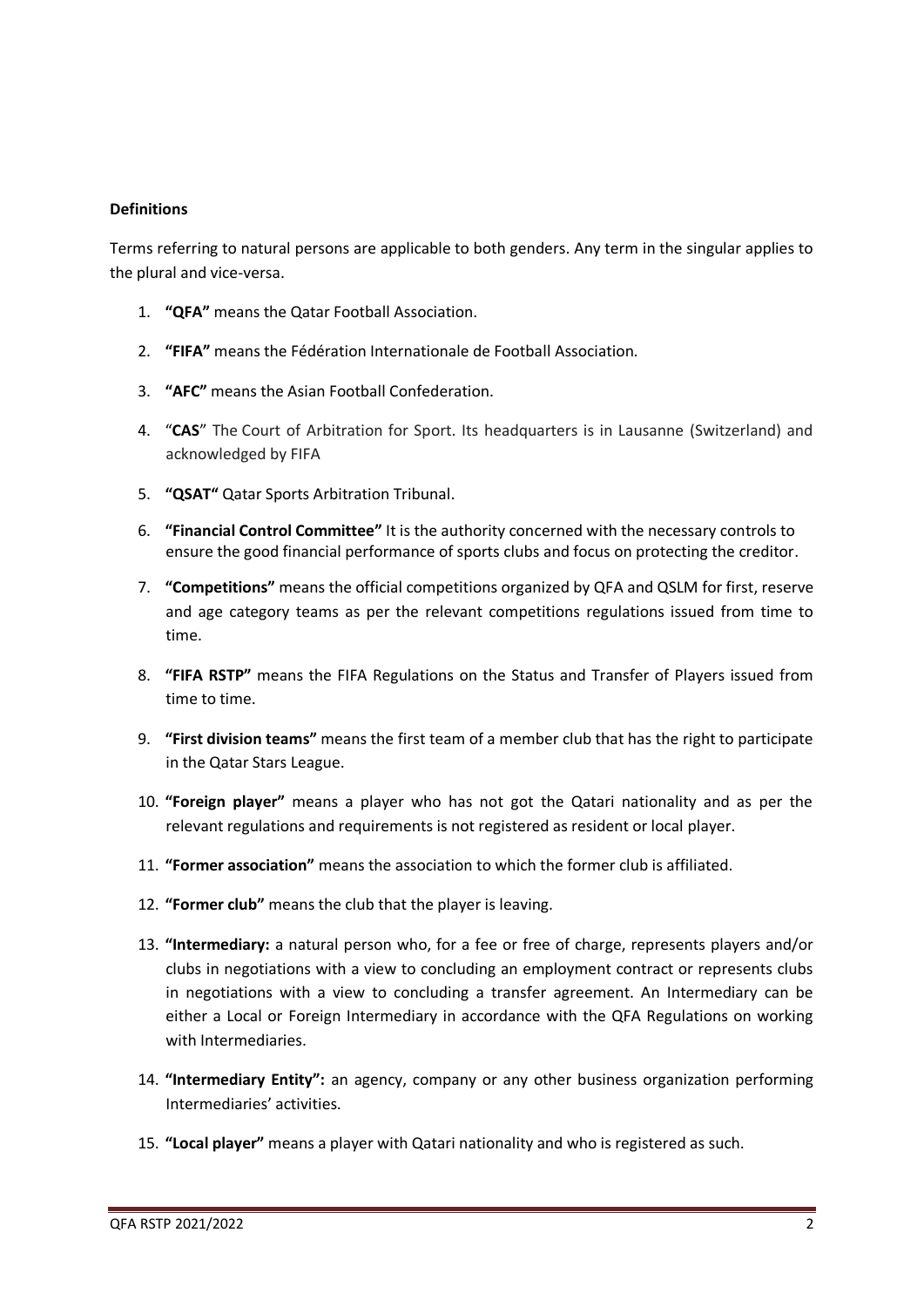- 16. **"Resident player"** means a player who under these Regulations and as per the relevant requirements set up by the QFA is not considered as Foreign Player and who is registered as such.
- 17. **"Match list"** means the list including the players starting a match as well as the substitutes regarding all matches of the Competitions.
- 18. **"Member club"** means a football club, a football club company or multi sports club in membership of the QFA.
- 19. **"Minor"** means a player who has not yet reached the age of 18.
- 20. **"New association"** means the association to which the new club is affiliated.
- 21. **"New club"** means the club that the player is joining.
- 22. **"Official match"** means a match played within the framework of organised football, such as national league championships, national cups and international championship for clubs, but not including friendly and trial matches.
- 23. **"Actual playing time"** means the player's participation at any time of the game (fieldedsubstitute).
- 24. **"Organised football"** means association football organized under the auspices of FIFA, the confederations and the associations, or authorized by them.
- 25. **"Protected period"** means a period of three entire seasons or three years, whichever comes first, following the entry into force of a contract, where such contract is concluded prior to the 28<sup>th</sup> birthday of the professional, or two entire seasons or two years, whichever comes first, following the entry into force of a contract, where such contract is concluded after the 28<sup>th</sup> birthday of the professional.
- 26. **"U23 Qatargas League"** means the league organized by QFA which combines the first teams aged under 23 years of old.
- 27. **"QNB STARS LEAGUE"** means the QNB Stars League.
- 28. **"QSLM"** means the Qatar Stars League Management.
- 29. **"Registration/Transfer period"** means a period fixed by the QFA in accordance with Articles 5 and 6 of these Regulations.
- 30. **"Regulations"** means the present QFA Regulations on the Status and Transfer of Players.
- 31. **"Sports Season"** for the purpose of these Regulations means the period starting on 1 July and ending on 30 June of the following year.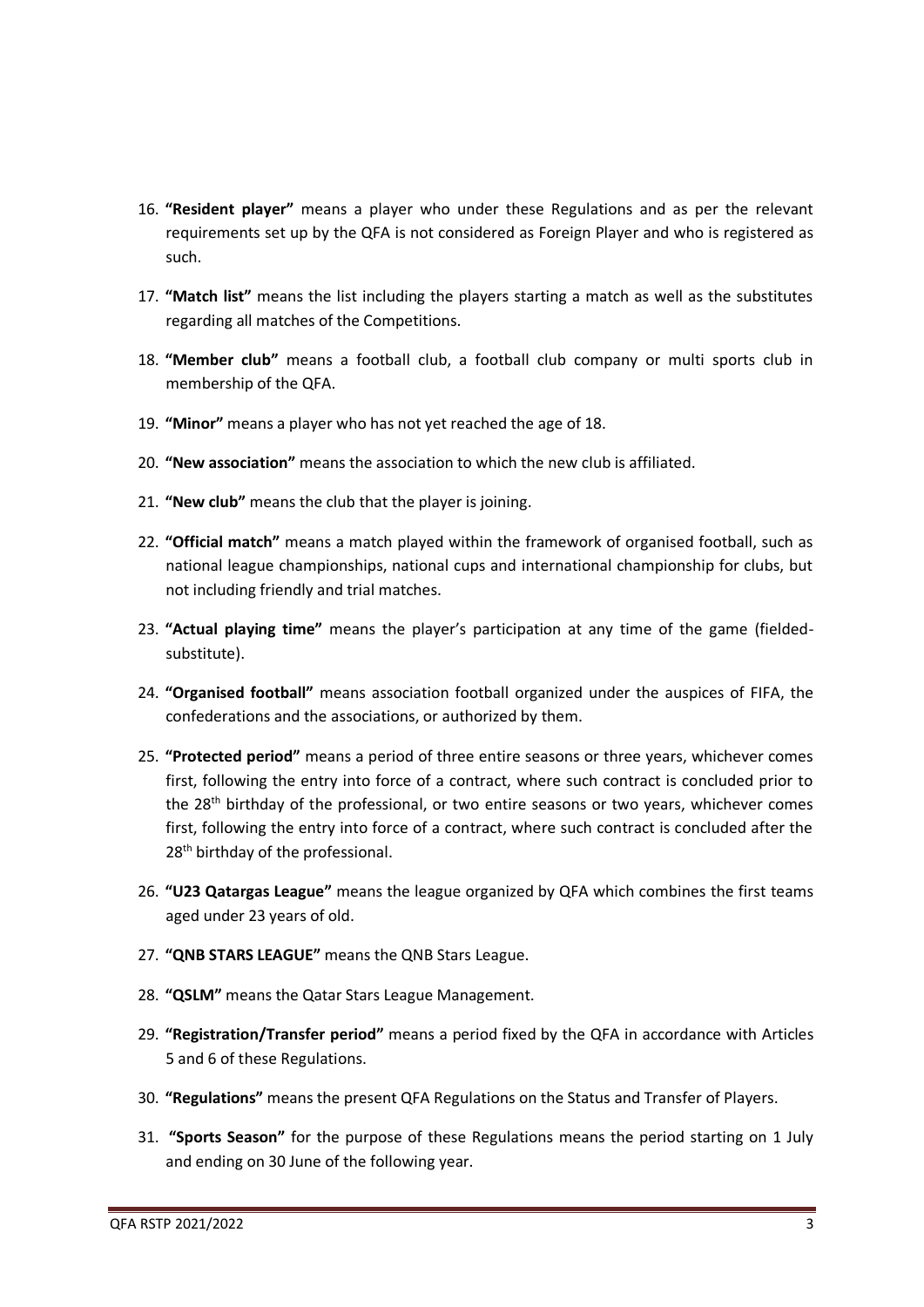- 32. **"Second Division League"** the league competition organized by the QFA for the participation of the QFA second division clubs.
- 33. **"Annual Circular"** means the circular issued by the QFA at the commencement of the sports season and related to the number of players and the registration format.
- 34. **"Second division team"** means the first team of a member club with the right to participate in the second division competitions.
- 35. **"Transfer Matching System (TMS)"** means a web-based data information system of FIFA with the primary objective of simplifying the process of international player transfers as well as improving transparency and the flow of information.
- 36. **"Under 23 Team"** means the club's under 23 team entitled to participate in the QNB Stars League with the senior team.

# SECTION ONE: GENERAL PROVISIONS

# ARTICLE 1 (SCOPE)

- 1. These Regulations establish binding rules concerning the status of football players, their eligibility to participate in organized football under the auspices of the QFA/QSLM or authorized by the QFA, their transfer between member clubs and the settlement of disputes between member clubs, players and/or coaches registered and/or formerly registered with the QFA when the dispute was brought up. These Regulations also foresee a system to reward the member clubs investing in the training and education of young players.
- 2. These Regulations are, in particular, binding for all member clubs as well as their football players, coaches and other administrative/technical staff registered at the QFA.

# ARTICLE 2 (STATUS OF PLAYERS: AMATEURS AND PROFESSIONALS)

- 1. The players participating in the competitions are either professionals or amateurs.
- 2. A professional is a player who has a written contract with a club and is paid more than the expenses he effectively incurs in return for his footballing activity. All other players are considered as amateurs.

# ARTICLE 3 (REACQUISITION OF AMATEUR STATUS)

- 1. A player registered as a professional may not be re-registered as an amateur until at least 30 days after his last match as a professional.
- 2. No compensation is payable upon reacquisition of amateur status. If a player re-registers as a professional within 30 months of being reinstated as an amateur, his new club shall pay training compensation in accordance with these Regulations.

# ARTICLE 4 (RETIREMENT/TERMINATION OF ACTIVITY)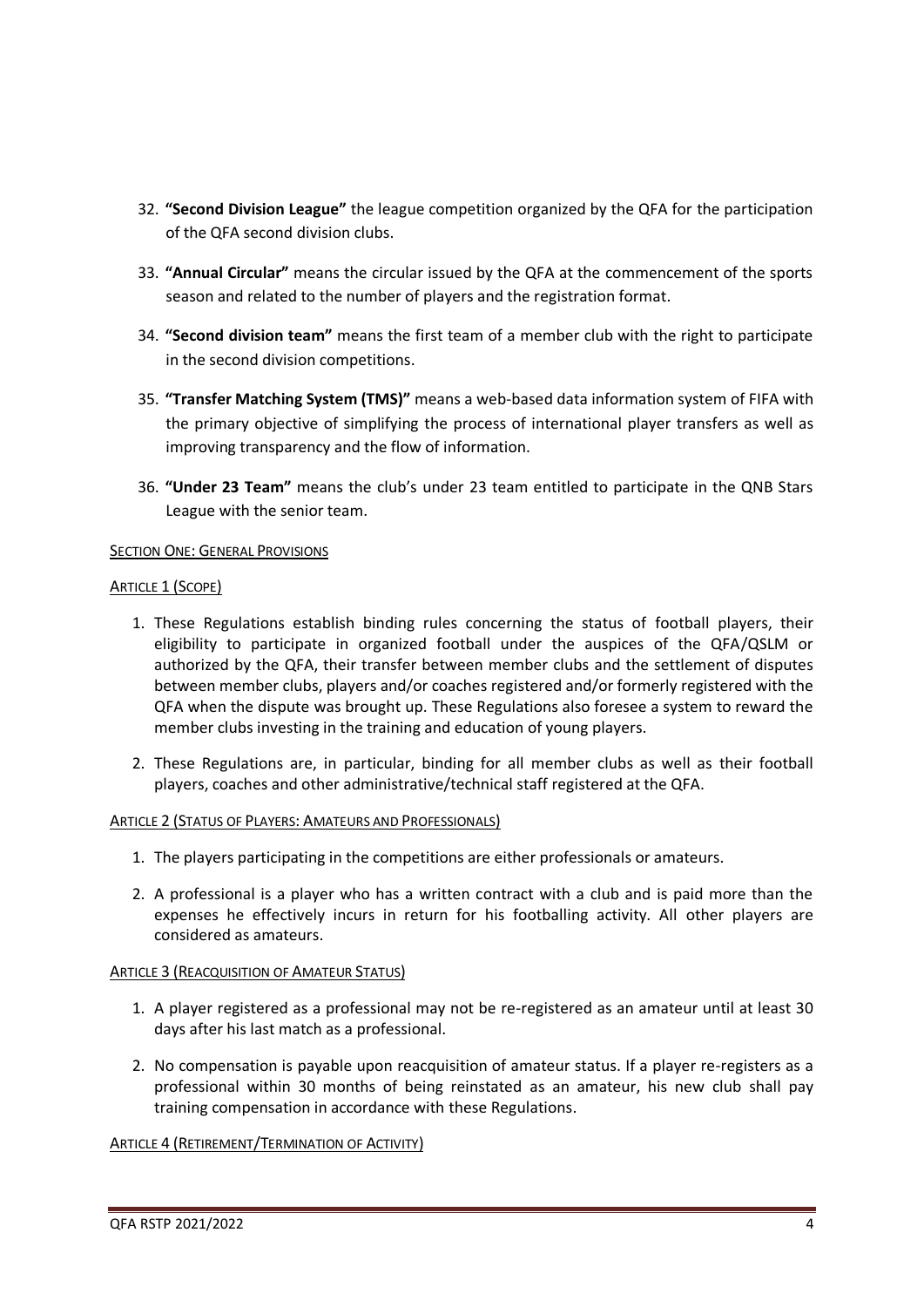- 1. Professionals who end their careers upon expiry of their contracts and amateurs who terminate their activity shall remain registered at the QFA for their last member club for a period of 30 months.
- 2. This period begins on the day the player made his last appearance for the member club in an official match.

# SECTION TWO: REGISTRATION OF PLAYERS, ADMINISTRATIVE AND TECHNICAL STAFF/INCLUSION OF PLAYERS IN MATCH LIST AND ELIGIBILITY

# ARTICLE 5 (REGISTRATION OF PLAYERS)

- 1. A player must be registered at the QFA to play for a member club as either a professional or an amateur in accordance with these Regulations.
- 2. Only registered players are eligible to participate in organised football competitions by the QFA or QSLM.
- 3. By the act of registering, a player agrees to abide by the statutes, regulations, decisions, awards and circular letters of FIFA, AFC and QFA, the Court of Arbitration for Sport, the Qatar Sports Arbitration Tribunal (if established) and, where applicable, the QSLM.
- 4. A player may only be registered with one club at a time.
- 5. Players may be registered for a maximum of three clubs during one season. During this period, the player is only eligible to play in official matches for two clubs.
- 6. As an exception to this rule, a player moving between two clubs belonging to associations with overlapping seasons (i.e. start of the season in summer/autumn as opposed to winter/spring) may be eligible to play in official matches for a third club during the relevant season, provided he has fully complied with his contractual obligations towards his previous clubs. Equally, the provisions relating to the registration periods as well as to the minimum length of a contract as per these Regulations must be respected.
- 7. Under all circumstances, due consideration must be given to the sporting integrity of the competition. In particular, a player may not play official matches for more than two clubs competing in the same national championship or cup during the same season.

# ARTICLE 6 (REGISTRATION PERIODS)

- 1. As a general rule, players may only be registered/transferred during one of the two annual registration periods fixed by the QFA, i.e. the first registration period and the second registration period.
- 2. As an exception to this rule:
	- a) a professional whose contract has expired prior to the end of a registration period may be registered outside that registration period provided due consideration is given to the sporting integrity of the competitions.
	- b) A professional who has mutually agreed with his club on the early termination of the employment relationship before the expiry of a registration period may also be registered outside that registration period subject to all other conditions as per this present paragraph as well as these Regulations.
	- c) Where a contract has been terminated with just cause, provisional measures may be taken in order to avoid abuse, subject that the matter does not fall under the competence of FIFA.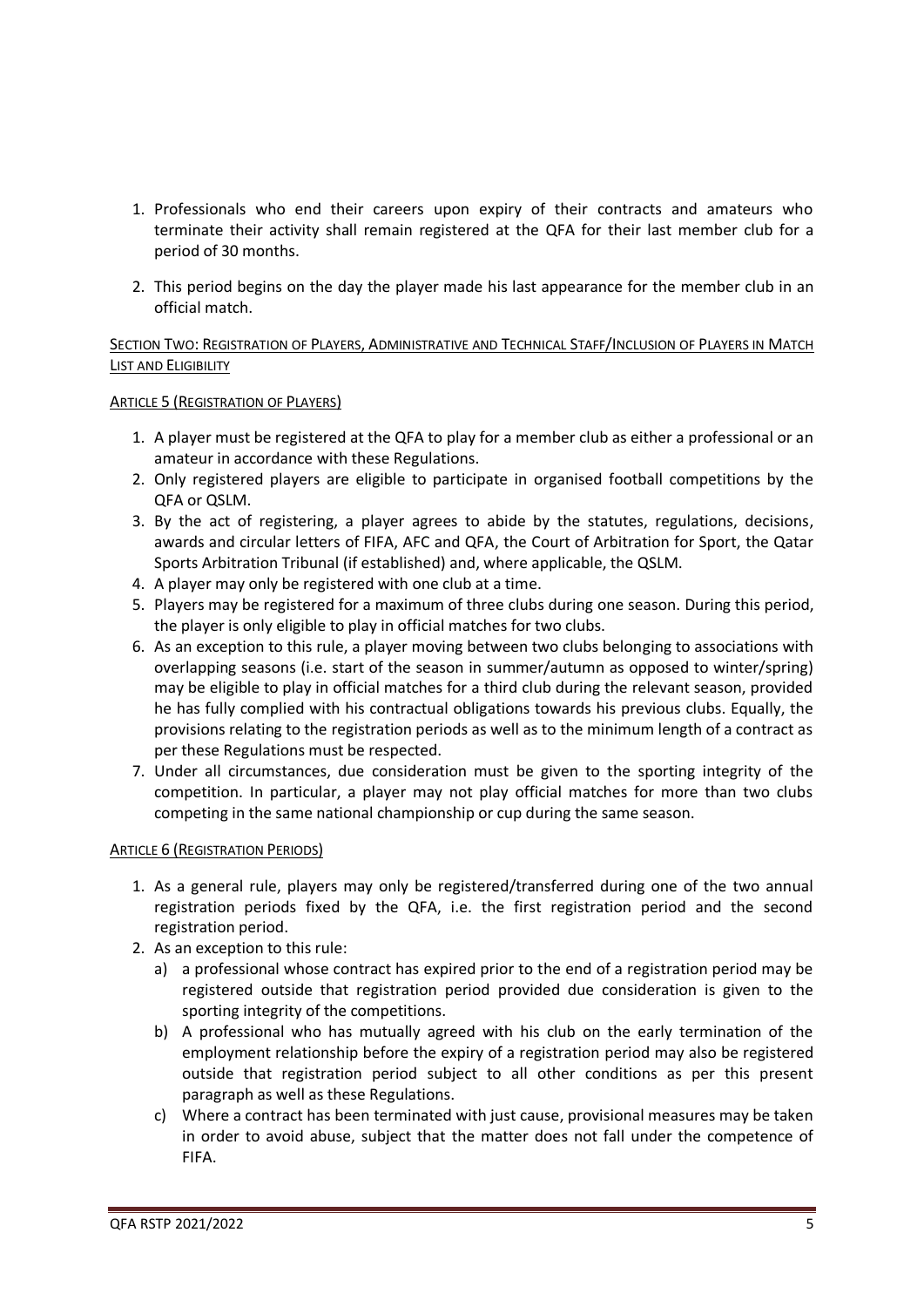- 3. The first registration period shall begin after the completion of the season and shall normally end before the new season starts. This period may not exceed 12 weeks. The second registration period shall normally occur in the middle of the season and may not exceed four weeks. QFA may amend or modify the registration period dates up until they commence.
- 4. QFA undertakes to notify the member clubs on the registration periods for each season and/or on amendments/modifications, if any.
- 5. Players may only be registered for a member club upon submission of the official and valid QFA registration form to the QFA during a registration period unless provided otherwise in the present Regulations.
- 6. The provisions of this article apply to amateur players registered in QFA records.
- 7. The provisions concerning registration periods do not apply to competitions in which only amateurs participate. The QFA shall specify the periods when players may be registered for such competitions provided that due consideration is given to the sporting integrity of the relevant competition and shall notify them to the member clubs.

# **ARTICLE 7**

# A) (PRINCIPLES FOR THE REGISTRATION OF PLAYERS FOR FIRST DIVISION CLUBS)

- 1. The first division/reserved clubs shall be entitled to contract with and register a total number of 28 players in the official records.
- 2. The first division clubs shall be entitled to register among the number of players as specified in paragraph 1 of this Article 7 a maximum of four (5) foreign players:
	- a) (3) foreign players.
	- b) One (1) foreign player who has the nationality of one of AFC member associations.
	- c) One (1) Arab player who holds the nationality of an Arab country from the member states of the League of Arab States at the time of his registration.
	- d) The players mentioned above are eligible to participate in the match list, provided that none of them occupy the position of a goalkeeper at any time during the match.
- 3. Registration of no more than (6) resident players among the 28 players list in each first division/reserved club.
- 4. A resident player who was not born in the territory of the State of Qatar and exceeded the age of 28 years of old, cannot be newly registered as resident player under these Regulations, unless by means of QFA Executive Committee approval.
- 5. A player who was not born in the territory of the State of Qatar cannot be newly registered as resident player under these Regulations, unless by means of QFA Executive Committee approval.
- 6. All players' registration is subject to the Financial Control Regulations.
	- B) (PRINCIPLES FOR THE REGISTRATION OF PLAYERS FOR SECOND DIVISION CLUBS)
	- 1. Registration of 26 players in the official records.
	- 2. The second division clubs shall be entitled to register a maximum of four (5) foreign players: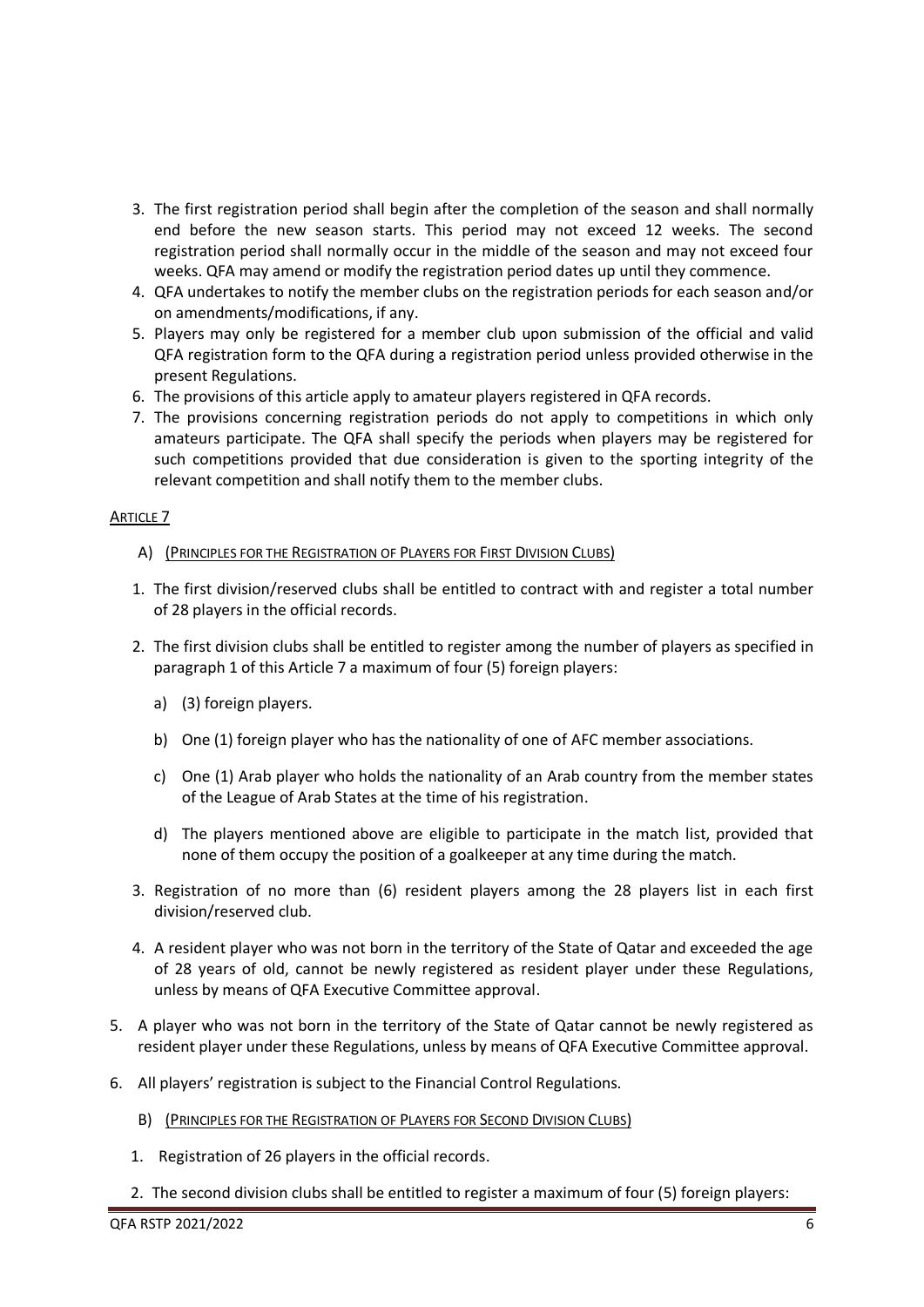- a) (3) foreign players.
- b) One (1) foreign player who has the nationality of one of AFC member associations.
- c) One (1) Arab player who holds the nationality of an Arab country from the member states of the League of Arab States at the time of his registration.
- d) The players mentioned above are eligible to participate in the match list, provided that none of them occupy the position of a goalkeeper at any time during the match
- 3. Registration of a maximum of five (6) resident players (born in the territory of the State of Qatar) who don't exceed the age of 28 years of old, among the number of 26 players above.
- 4. A resident player who was not born in the territory of the State of Qatar and exceeded the age of 28 years of old, cannot be newly registered as resident player under these Regulations, unless by means of QFA Executive Committee approval.
- 5. A player who was not born in the territory of the State of Qatar cannot be newly registered as resident player under these Regulations, unless by means of QFA Executive Committee approval.
- 6. All players' registration is subject to the Financial Control Regulations.

#### ARTICLE 8 (PROCEDURES, REQUIREMENTS AND DOCUMENTS FOR THE REGISTRATION OF PLAYERS)

QFA undertakes to notify the member clubs on the relevant procedures, requirements and the necessary documents/declarations concerning a player's registration prior to each season.

#### ARTICLE 9 (APPLICATION FOR REGISTRATION)

- 1. The application for registration of a player must be submitted on the basis of the official QFA registration form together with all required information/ declarations/documentation. In particular, the application of a professional player must be made together with a copy of the relevant employment contract between the member club and the player.
- 2. The member club is exclusively responsible for the authenticity, correctness and completeness of the relevant information/declarations/documentation provided to the QFA related to a player's registration. Any violation may lead to disciplinary measures in accordance with the QFA Disciplinary Code.

#### **ARTICLE 10 (MEDICAL EXAMINATION)**

1. Any player can only be registered and is only eligible to be included in the match list concerning any matches within all Competitions for a first division team, a reserve team or a second division team of a member club if he has successfully passed a medical examination at Aspetar hospital including Electrocardiography. Each player has to undergo and successfully pass such medical examination on annual basis prior to each season. The relevant certificate confirming the player's health and fitness including the detailed results of the medical examination concerned must be submitted to the QFA duly signed by the doctor undertaking the relevant medical examination immediately upon conducting the relevant medical examination.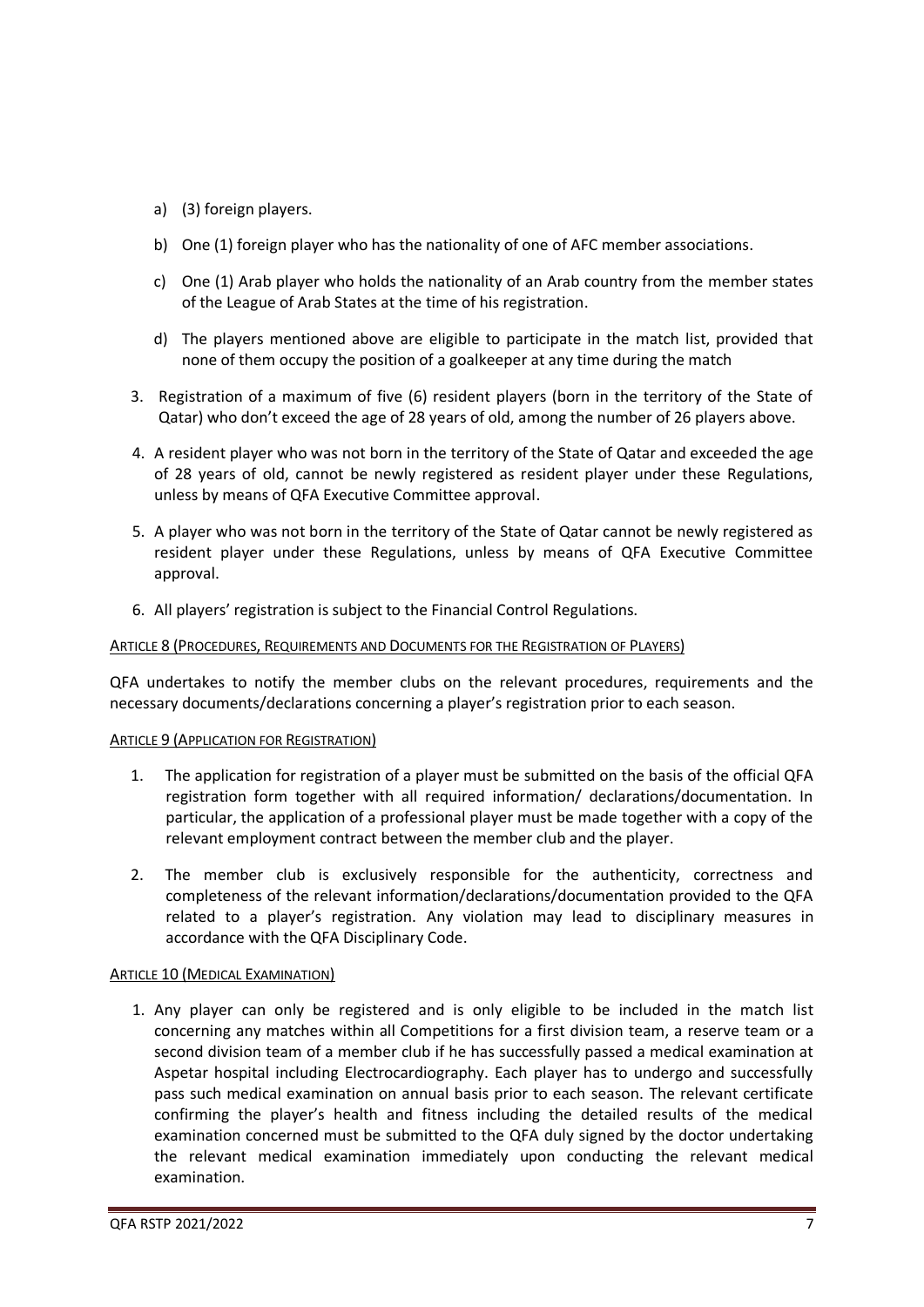- 2. In the event that the medical examination period expires, the player will be suspended until the new medical examination is submitted.
- 3. Any player concerning all age categories can only be registered and is only eligible to be included in the match list concerning any matches within all Competitions if he has successfully passed a medical examination at an appropriate medical body approved within by the State of Qatar. Each player has to undergo and successfully pass such medical examination on annual basis prior to each season. The relevant certificate confirming the player's health and fitness including the detailed results of the medical examination concerned must be submitted to the QFA duly signed by the doctor undertaking the relevant medical examination immediately upon conducting the relevant medical examination.

#### ARTICLE 11 (PLAYER REGISTRATION DOCUMENT)

The QFA shall provide the member clubs with which a player is registered with a player document containing the relevant details for such player. The player document shall indicate the club(s) with which the player has been registered since the season of his  $12<sup>th</sup>$  birthday. If a birthday falls between seasons, the player document shall indicate the club with which he was registered during the season following his birthday.

#### ARTICLE 12 (CHANGE OF REGISTRATION TITLE)

- 1. As a general rule and unless otherwise provided for in these Regulations, any player who is registered in the records of the QFA under the title as either foreign or resident player cannot be registered under any other title regardless of the period he spent in the State of Qatar.
- 2. However, if any such registered player participated/will participate for a QFA representative team (juniors category and above) in accordance with the relevant FIFA regulations governing such matter concerning an official AFC and/or FIFA competition played as of the beginning of the 2011/2012 season, his club may submit an application for consideration of the QFA Executive Committee to change the registration title to local.
- 3. The QFA Executive Committee may cancel a player's registration title as local or resident player if the player concerned no longer fulfils the relevant requirements set up by the QFA. Subject to the present Regulations and, in particular, the relevant quotas as per their Article 7, the player concerned may remain registered in the records of the QFA under a different registration title for which he fulfils at that time the conditions as per the QFA regulations and requirements set up by the QFA. Cancelation of a registration title and its consequences do not state a just cause for the player concerned to terminate the employment contract with the member club concerned.
	- 4. Players registered in the first team category may not be downgraded to the under-23 category if they actually participate in a QNB Stars League match.
	- 5. Players registered in the U-23 category may not be downgraded to the U-18 category if they actually participate in one of the QNB Stars League and U-23 QatarGas League matches.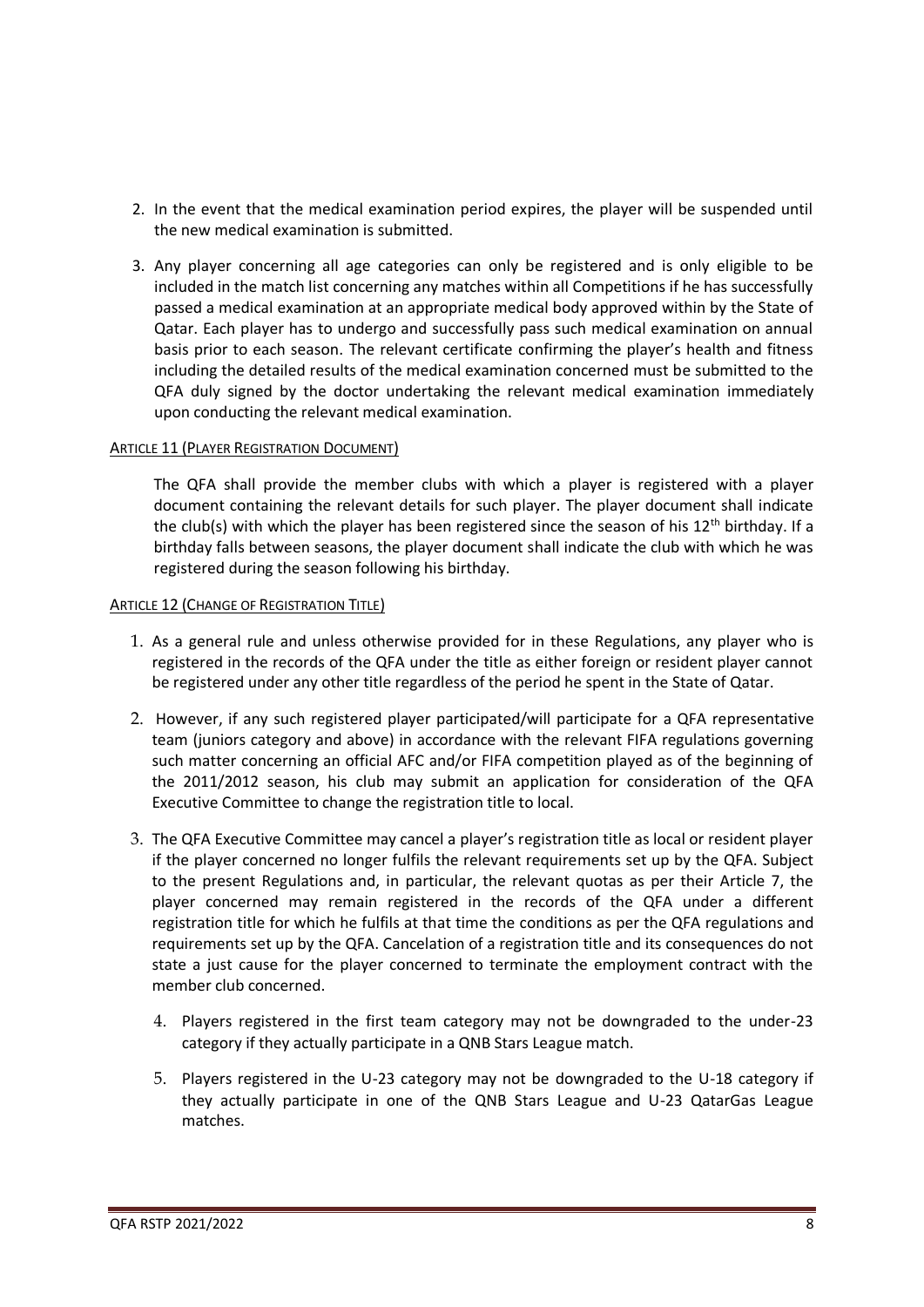6. Downgrading of players is permitted in the two cases mentioned above, only through the transfer and registration periods stipulated in the circulars issued by the Qatar Football Association.

# ARTICLE 13 (DEREGISTRATION OF PLAYERS)

During the course of a season a local and/or resident player may be deregistered only – upon written request of a member club – if:

- a) the duration of the employment contract between the parties concerned has expired prior to deregistration;
- b) the player has been transferred subject to all relevant regulations to another club;
- c) the employment contract between the parties has been terminated by mutual termination agreement whereas original copy shall be provided to QFA and the FCC. If any party should not comply with its obligations as per the terms of the mutual termination agreement concerned, it may be subject to appropriate disciplinary sanctions by the QFA Disciplinary Committee; or

# ARTICLE 14 (PROCEDURES, REQUIREMENTS AND DOCUMENTS FOR THE REGISTRATION OF ADMINISTRATIVE/TECHNICAL STAFF)

- 1. QFA undertakes to notify the member clubs on the relevant procedures, requirements and the necessary documents concerning the registration of administrative/technical staff prior to each season. Only duly registered administrative/technical staff is authorized to enter the field of play and may sit next to the substitute players during matches. The relevant registration cards must be presented to the referees at any time.
- 2. Each member club can only replace a coach (the "*Former Coach*") during the course of a season and register a new coach if prior to the latter's new registration, it has submitted to the QFA a mutual termination agreement entered into by and between the club concerned and the Former Coach.

# ARTICLE 15

FIRST: (PRINCIPLES FOR INCLUSION OF PLAYERS IN MATCH LIST/ELIGIBILITY FOR FIRST DIVISION TEAMS "QNB STARS LEAGUE, QATAR CUP, EMIR CUP, SHEIKH JASSEM CUP (SUPER CUP), PLAY-OFF MATCH")

- 1. The maximum number of foreign players which can be included in the match list is five (5).
- 2. The maximum number of resident players which can be included in the first team match list may not exceed five (5) – subject to all other provisions as per the relevant QFA/QSLM competition regulations and/or any other relevant regulations governing such matter.
- 3. Players from the U19 category may be used to participate in the first division league matches, taking into account what was stated in the QNB Stars League Regulations as well as the Age Categories Competitions Regulations.

# SECOND: (PRINCIPLES FOR INCLUSION OF PLAYERS IN MATCH LIST/ELIGIBILITY FOR RESERVED LEAGUE)

1. The maximum number of foreign players which can be included in the match list is five (5).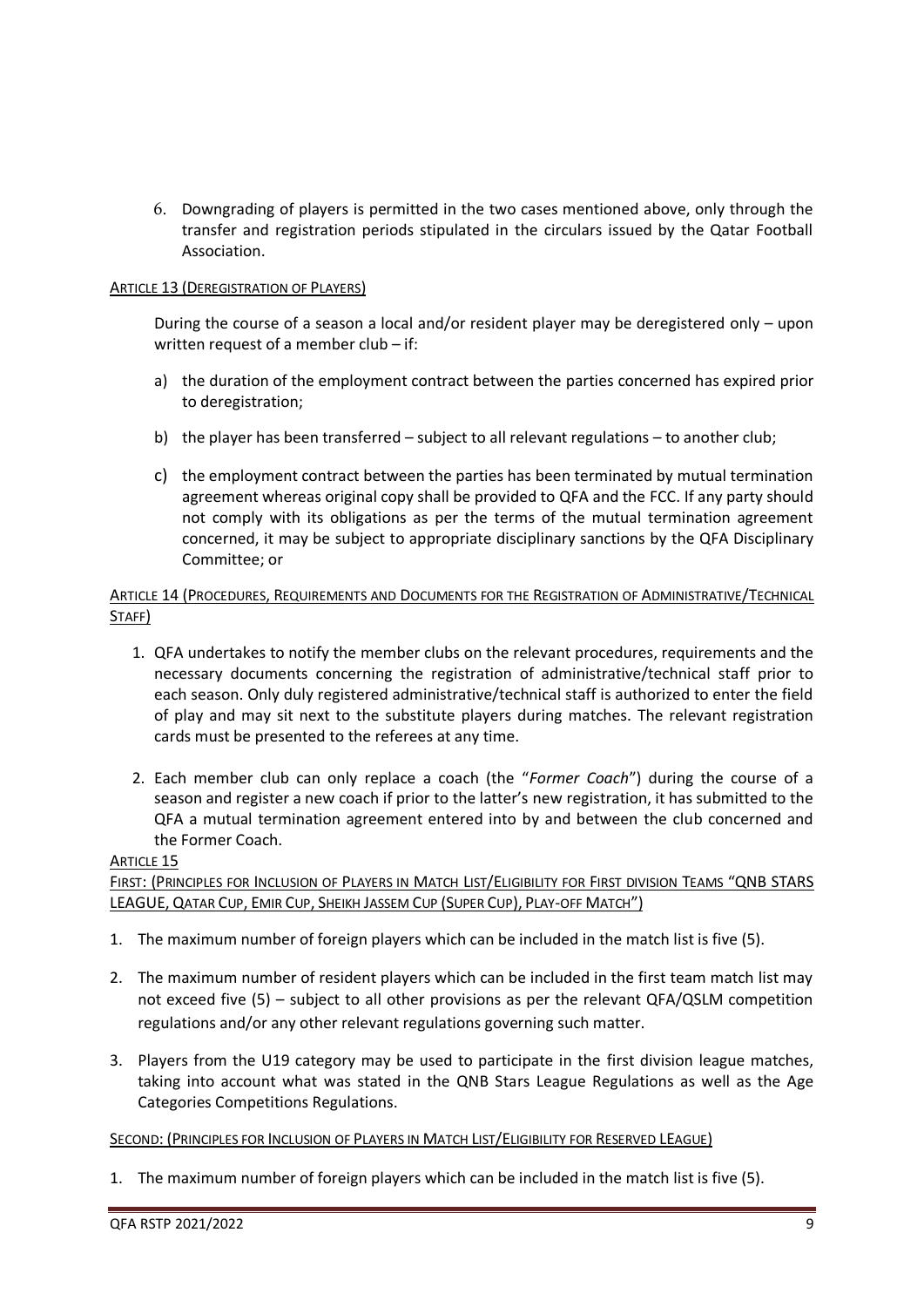- 2. The maximum number of resident players which can be included in the first team match list may not exceed five (5).
- 3. Players from the U19 category may be used to participate in the Reserved League matches, taking into account what was stated in the Reserved League Regulations as well as the Age Categories Competitions Regulations.

# THIRD: (PRINCIPLES FOR INCLUSION OF PLAYERS IN MATCH LIST/ELIGIBILITY FOR SECOND DIVISION TEAMS "SECOND DIVISION LEAGUE, SECOND DIVISION CUP, EMIR CUP, PLAY-OFF MATCH")

- 1. The maximum number of foreign players which can be included in the match list is five (5).
- 2. The maximum number of resident players which can be included in the Second Division League team match list may not exceed five (5).
- 3. Players from the U19 category may be used to participate in the Second Division League matches, taking into account what was stated in the Second Division League Regulations as well as the Age Categories Competitions Regulations.

**Fourth**: At all times and during all Competitions it is always the sole and exclusive obligation and responsibility of the member clubs to ensure compliance with these Regulations as well as all other relevant QFA/QSLM regulations, circulars and requirements concerning, in particular, the eligibility of players, for including only eligible players in the match list as well as to comply with the maximum number of foreign/resident players which may be included in the match list. Any violation may lead to disciplinary sanctions to be imposed by the QFA judicial bodies.

# SECTION THREE: CONTRACTS BETWEEN PROFESSIONALS AND CLUBS

# ARTICLE 16 (GENERAL PROVISIONS RELATING TO CONTRACTS BETWEEN PROFESSIONALS AND CLUBS)

- 1. Any contract between a member club and a professional shall be concluded on the latest template of the "*Football Player's Contract*" issued by QFA/QSLM from time to time. Should the member club and the player intend to conclude a further, separate contract, the latter shall be approved by QFA prior to its signature as otherwise the QFA may consider it null and void All relevant agreements between a professional player and a member club must be in writing.
- 2. Any contract between a member club and a professional shall be drafted in four original copies, one for each party and one to be lodged in front of the QFA and the QSLM.
- 3. If an intermediary/intermediary entity is involved in the negotiation of a contract, he/it shall be named in that contract. A contract shall also specify if no intermediary/intermediary entity is involved.
- 4. The minimum length of a contract shall be from its effective date until the end of the season, while the maximum length of a contract shall be five years subject to exceptions under the present Regulations.
- 5. Players under the age of 18 may not sign a contract as a professional.
- 6. A member club intending to conclude a contract with a professional/local player, they must adhere to the following:
	- a) Local Professional Player
		- A local professional player may not negotiate with another club except in the case of obtaining written approval from his current club, and in the event that the player does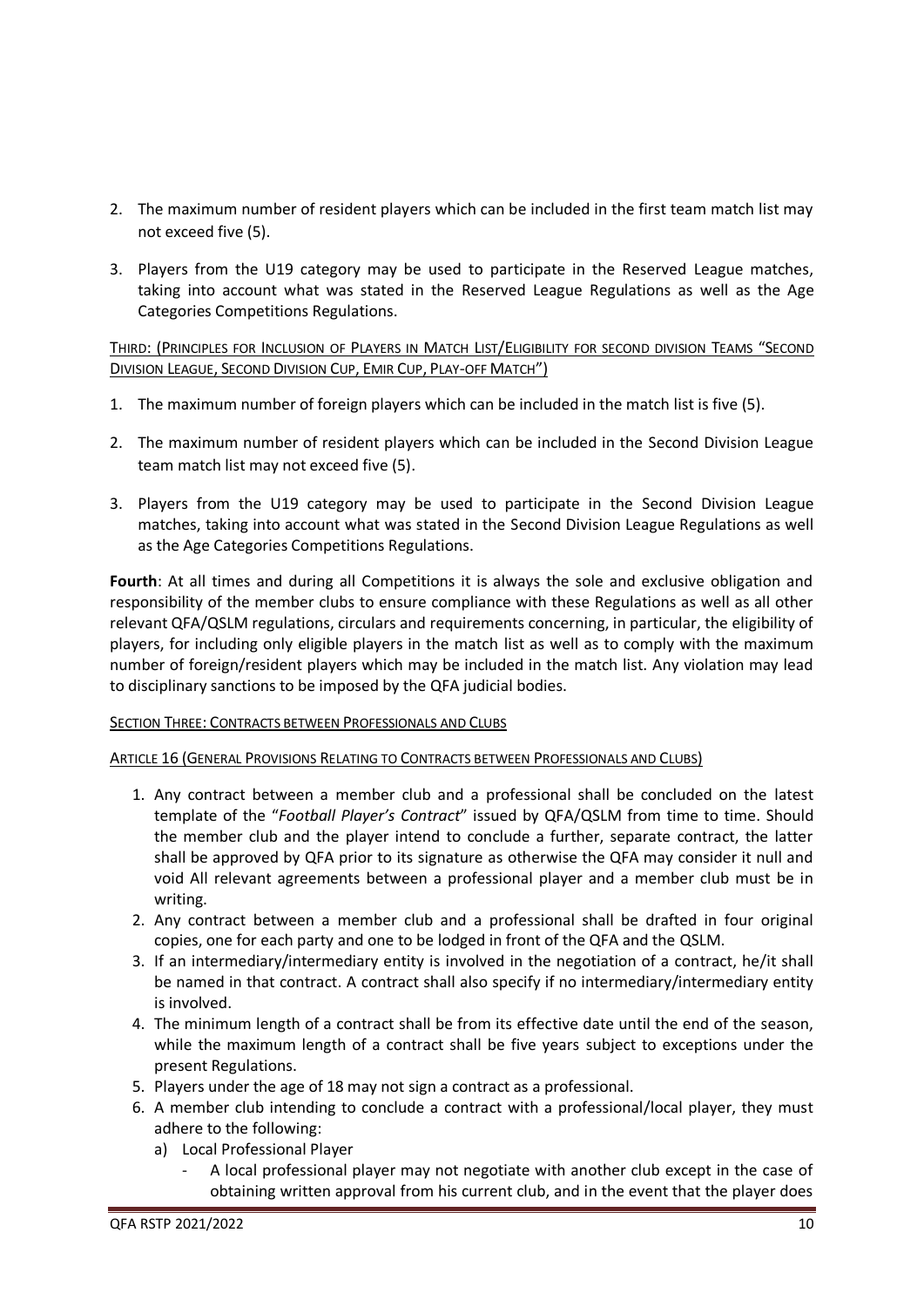not receive an offer to renew the professional contract with his current club after the deadline for submission of offers by the Qatar Stars League has expired, the player is entitled to register with a new club.

- b) Foreign Professional Player
	- a professional shall be free to conclude a contract with another member club if his contract with his present club has expired or is due to expire within six months.
- 7. Any member club, club official of any member club, or any other person with a view to inducing the player to change club in breach of this present paragraph 6 may be subject to disciplinary sanctions by the QFA Disciplinary Committee.
- 8. The validity of a contract may not be made subject to a positive medical examination and/or the granting of work permit. Each member club shall enter into an employment contract and/or any other contract with a player only after the player has successfully passed the medical examination as well as upon receipt of the relevant work permit for the player concerned, if necessary.
- 9. All payments made by a member club to a player shall be fully recorded in the accounting records of the club concerned.
- 10.The contract signed between the player and the club is subject to the regulations and provisions of the Qatar Football Association and the Qatar Stars League Management. It must be approved by the QSLM in order for it to be considered and enforceable. In no case is a professional player entitled to sign more than one contract with any club covering the same period of the contractual relationship between them. Violation of the provisions of this article is considered a grave breach that leads to referring the matter to the Disciplinary Committee to impose the appropriate sanctions against the violating parties (the club and the player) according to the data of each individual case.

# ARTICLE 17: SPECIAL PROVISIONS CONCERNING CONTRACTS BETWEEN CLUBS AND RESIDENT/LOCAL PLAYERS

The foregoing provisions of this Section Three of these Regulations apply insofar as the following provisions of this Article 17 do not provide otherwise.

- 1. A professional (local or resident player) shall only be free to conclude a contract with another member club if his contract with his present club has expired and all other relevant requirements set up by the QFA/QSLM are fulfilled.
- 2. First Employment Contract as a Professional:
	- a) In the event a player is upgraded from the age categories and is entitled to sign his first employment contract as a professional at the age of 18, such contract shall be concluded with the member club where he is registered at the time of being eligible to sign his first employment contract (the "*Home Club*"). The contract shall have a maximum duration of three (3) years. As an exception and upon written approval of the QFA Executive Committee – and always subject to the relevant agreement between the parties concerned – the contract may have a maximum duration of five (5) years.
	- b) For this purpose, the Home Club shall offer to the player in writing an employment contract six months prior to the player reaching the age of 18.
	- c) The Home Club and the player shall agree on a fair salary. The QFA may be addressed to mediate a fair salary prior to the employment contract's conclusion if the Home Club and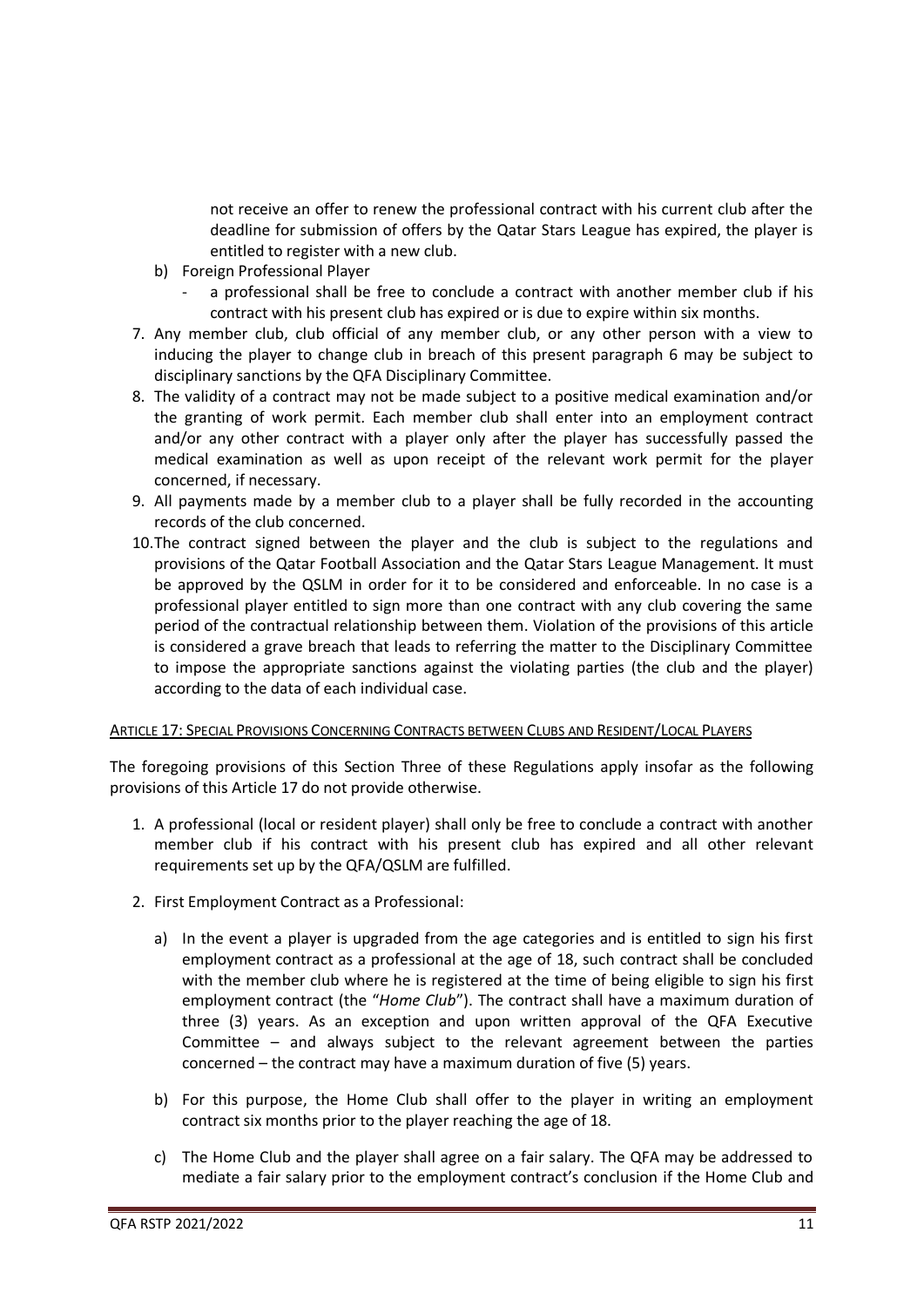the player cannot agree otherwise. For the purpose of determining a fair salary it may be issued separate regulations.

- d) In the event the player and the Home Club cannot reach an agreement on the terms of an employment contract despite the Home Club offered a fair salary, at the exclusive discretion of the QFA, the Player shall not be allowed to be registered with any other member club until reaching the age of twenty one (21) years.
- e) In the event the Home Club has not offered to the player an employment contract with a fair salary, at the exclusive discretion of the QFA, until the player has reached the age of 18, such player is free to sign an employment contract with another member club.
- f) All other member clubs, club officials of any member club, or any other person with a view to inducing the player to change club and to leave the Home Club are strictly forbidden to negotiate with the player on the conclusion of an employment contract until the player's first employment contract with his Home Club has expired or the player has turned 18 years without having received any contract offer from his Home Club as per the aforesaid requirements.
- g) All member clubs, club officials of any member club, or any other person with a view to inducing the player to leave his club who act in breach of the provisions of this Article 17 may be subject to disciplinary sanctions by the QFA Disciplinary Committee.
- 3. Settlement of Contracts
	- a) In case an employment contract has expired or a player has been transferred to another member club during the course of an employment contract, the player and his former club shall settle all the obligations (e.g. the return of accommodation, car, etc) or payment of outstanding financial claims according to the principle of good faith within 10 days from the date of the employment contract's expiry date or the date of the relevant transfer contract's conclusion.
	- b) The player and the member clubs in breach of the principles as per paragraph a) of this Article 17.4 may be subject to disciplinary sanctions by the QFA Disciplinary Committee.

# SECTION FOUR: INTERNAL TRANSFER OF PLAYERS BETWEEN MEMBER CLUBS

# ARTICLE 18 (GENERAL PROVISIONS)

- 1. An internal transfer is the transfer of a player from one member club to another member club.
- 2. Subject to the provisions of these Regulations, a player may be transferred from one member club to another member club with the player's expressed consent in writing. The player must be re-registered by the member club to which he is transferred to as per the relevant provision of these Regulations.
- 3. In the event of a player being transferred from one member club to another for the payment of a fee, a copy of the written transfer agreement must be sent to the QFA together with all relevant documents for the player's registration as well as the contract of employment. Such transfer agreement shall specify whether the relevant fee is inclusive or exclusive of the training compensation as per the present Regulations, where applicable.
- 4. The transfer of a player may be on definite and/or on temporary basis (loan).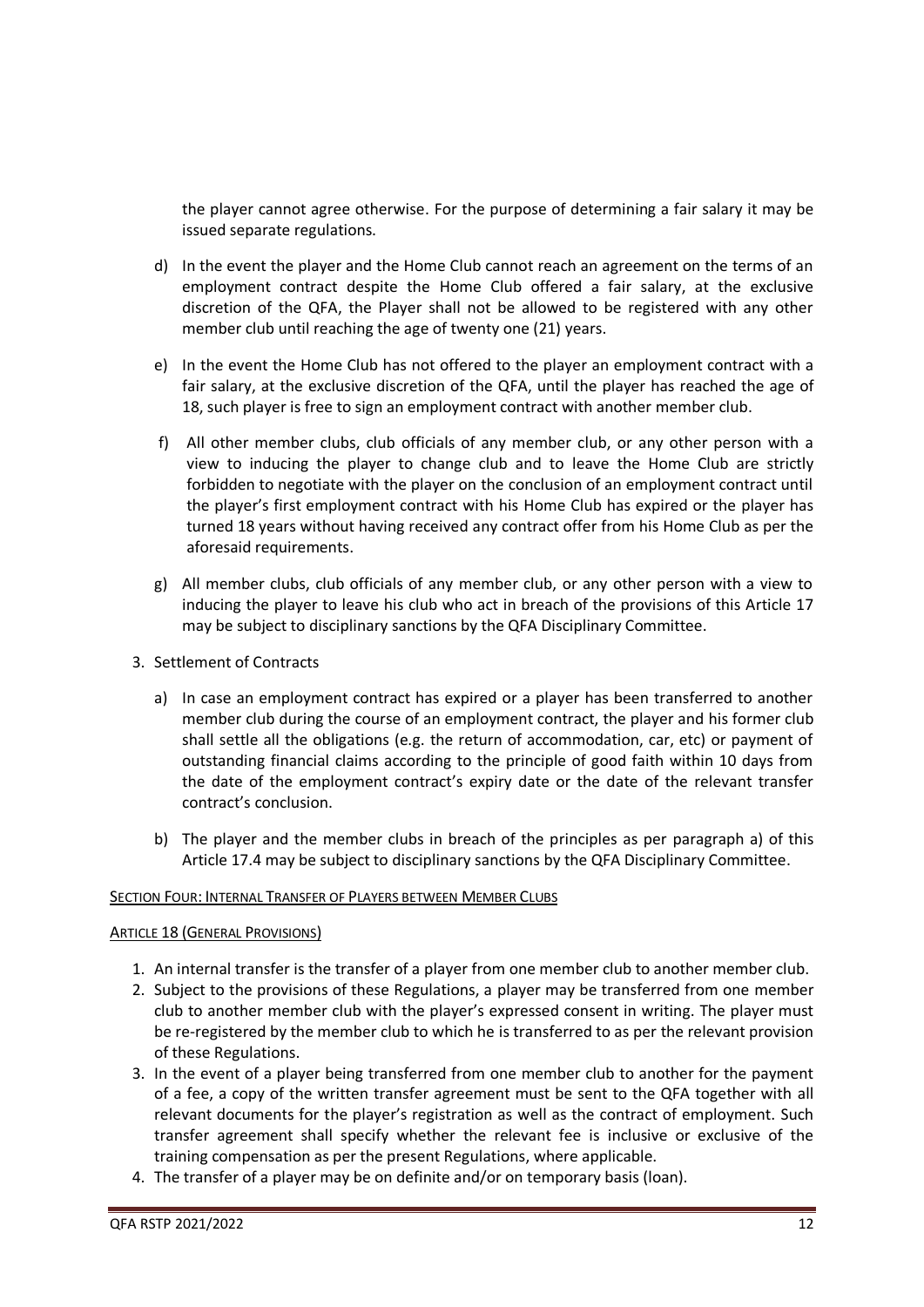5. All payments made between clubs for the transfer of a player shall be duly recorded in the accounting records of the clubs concerned.

# ARTICLE 19 (LOAN)

- 1. Subject to the provisions of the QFA/QSLM Regulations, a professional may be loaned to another member club on the basis of a written agreement between him and the member clubs concerned. Any such loan is subject to the same rules as apply to the transfer of players, including the provisions on training compensation.
- 2. The two clubs involved in the player's loan process shall be bound by the loan contract forms issued and approved by the Qatar Football Association and the Qatar Stars League, and modifications to the loan contract forms (add - delete) will not be allowed, and no other loan agreements shall be taken into consideration.
- 3. In general, the minimum period of loan shall be the time between two registration periods.
- 4. As a general principle, the club has the right to conclude a loan agreement with the player for more than one sporting season in the event of reaching an agreement between all concerned parties (the two clubs - the player).
- 5. The member club that has accepted a player on loan basis is not entitled to transfer him to a third club without the written authorization of the member club that released the player on loan and of the player concerned.

# ARTICLE 20 (ENFORCEMENT OF DISCIPLINARY SANCTIONS)

Any disciplinary sanction imposed by the (QFA, QSLM, QSAT, QADC) on a player at the time he was registered for his former member club and which is not yet (entirely) served by the time the player concerned is registered at a new member club shall be enforced.

# ARTICLE 21 (SPECIAL RULES FOR THE TRANSFER OF LOCAL/RESIDENT PLAYERS)

- 1. The Articles of this Section Four apply as far as not provided otherwise in this Article 21.
- 2. Notification of non-renewal of employment contract
	- a) Each member club shall notify a player in writing about its intention of non-renewal of an existing employment contract at least six months in advance of the employment contract's foreseen expiry date.
	- b) In the aforesaid case, the player is entitled to negotiate with another member club the terms of an employment contract. Such relevant negotiations shall only start three (3) months prior to the expiry of the employment contract concerned.
	- c) Until the start of such aforesaid time-limit the player may not be approached by any member club, or club official of any member club, or any other person with a view to inducing the player to change his present club, except with the latter's written permission.
	- d) In any case, the conclusion of an employment contract with a new club is subject thereto that all relevant requirements as per the present Regulations and, in particular, Article 17 par. 2 are fulfilled. If this is not the case, the Player, despite his right to negotiate a new employment contract, shall not enter into such employment contract with another member club.
	- e) Any party in breach of the provisions of the present Article 21.2 may be subject to disciplinary sanctions by the QFA Disciplinary Committee.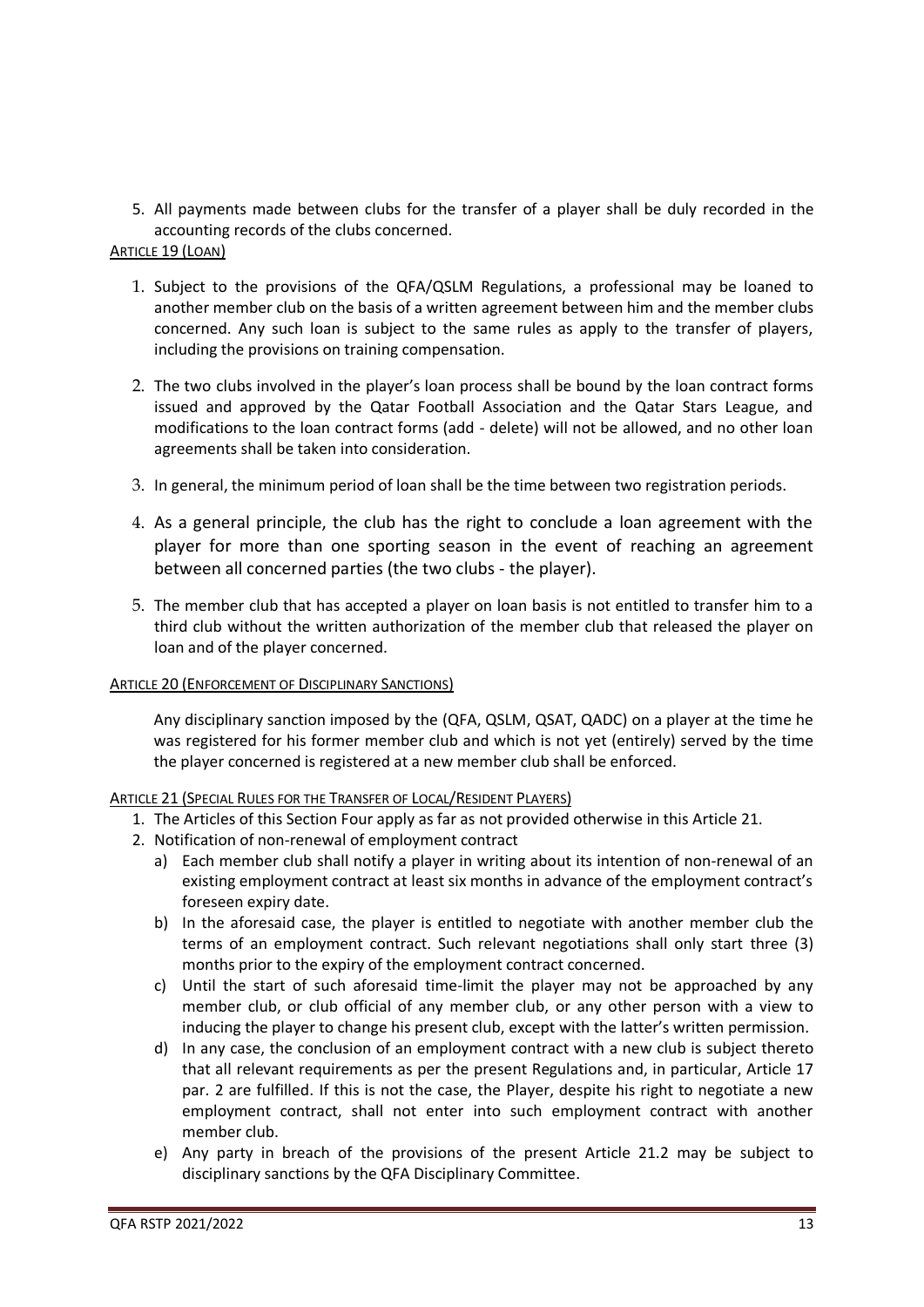# ARTICLE 22 (TRAINING COMPENSATION)

Training Compensation shall be paid to a player's training member club(s):

- 1. When a player signs his first contract as a professional.
- 2. Each time a professional is locally transferred until the end of the season of his  $23^{rd}$ birthday. The obligation to pay training compensation arises whether the transfer takes place during or at the end of the player's contract. The provisions concerning training compensation are set out in Annexe 1 of these Regulations.

#### ARTICLE 23 (INTERNATIONAL TRANSFER OF PLAYERS)

Concerning the international transfers of players between clubs belonging to different associations the FIFA RSTP apply directly.

#### SECTION FIVE: (MAINTENANCE OF CONTRACTUAL STABILITY BETWEEN PROFESSIONALS AND CLUBS)

#### ARTICLE 24 (OVERDUE PAYABLES)

- 1. Clubs are required to comply with their financial obligations towards players and other clubs as per the terms stipulated in the contracts signed with their professional players and in the transfer agreements.
- 2. Any club found to have delayed a due payment for more than 60 days without a prima facie contractual basis may be sanctioned in accordance with paragraph 4 below.
- 3. In order for a club to be considered to have overdue payables in the sense of the present article, the creditor (player or club) must have put the debtor club in default in writing (handover written notice, registered mail, email) and have granted a deadline of at least ten days for the debtor club to comply with its financial obligation(s).
- 4. In the event that the member club does not pay during the time limit stipulated in the notification, the player shall notify the club in writing via (handover written notice, registered mail, email) of the need to settle his overdue financial entitlements within a period of time not less than five days. After the end of the specified time limit without payment, and based on the circumstances of each case separately, the employment contract is considered terminated as a result of a just cause and without any consequences in accordance with the applicable regulations.
- 5. Within the scope of their respective jurisdiction, the FIFA Players' Status Committee, the Dispute Resolution Chamber, the single judge or the DRC judge may impose the following sanctions:
	- a) a warning;
	- b) a reprimand;
	- c) a fine;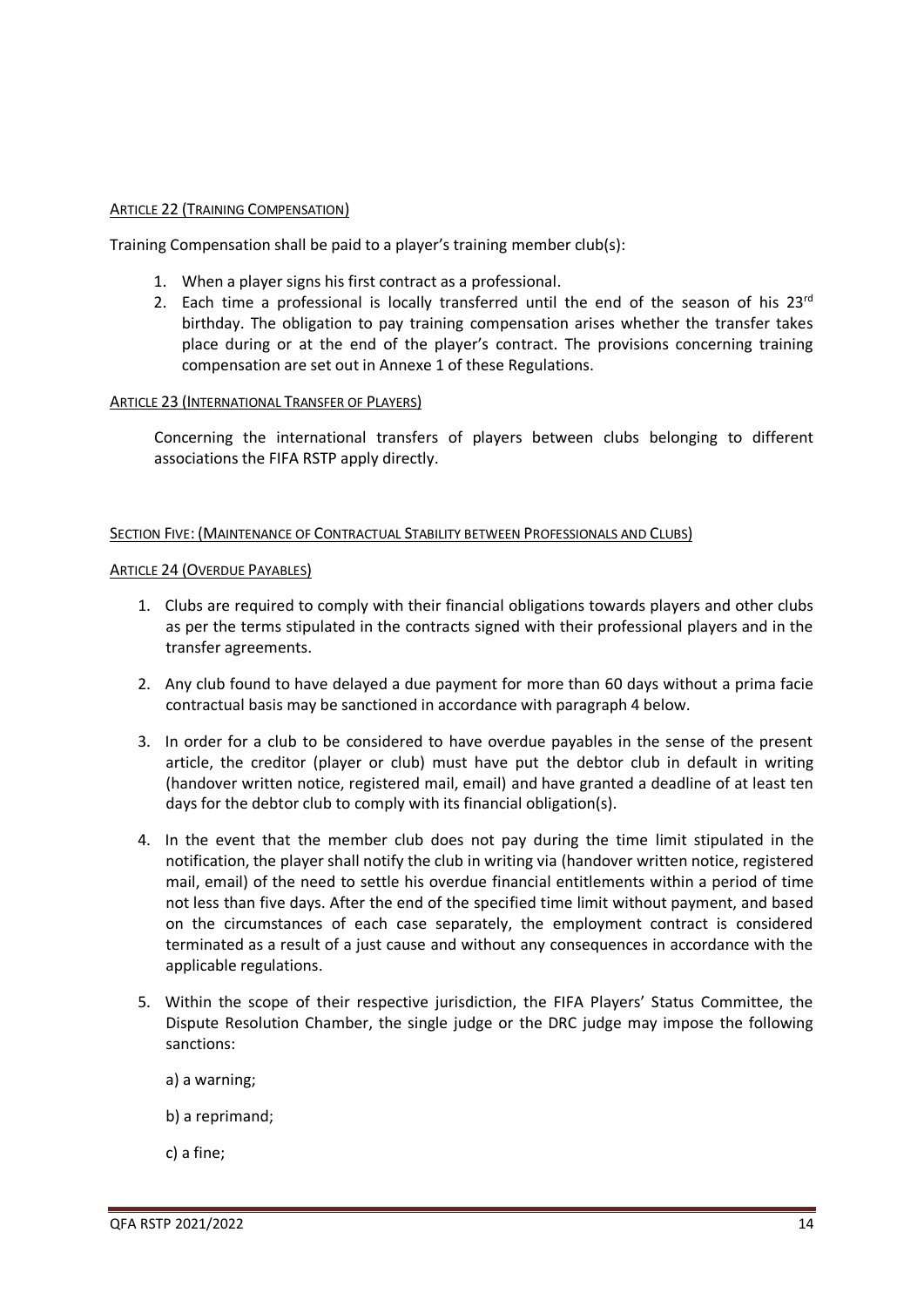d) a ban from registering any new players, either nationally or internationally, for one or two entire and consecutive registration periods.

- 6. The sanctions provided for in paragraph 5 above may be applied cumulatively.
- 7. A repeated offence will be considered as an aggravating circumstance and lead to more severe penalty.
- 8. The execution of the registration ban in accordance with paragraph 4 d) above may be suspended. By suspending the execution of a registration ban, the deciding body subjects the sanctioned club to a probationary period ranging from six months to two years.
- 9. If the club benefiting from a suspended registration ban commits another infringement during the probationary period, the suspension is automatically revoked and the registration ban executed; it is added to the sanction pronounced for the new infringement.
- 10. The terms of the present article are without prejudice to the application of further measures in case of unilateral termination of the contractual relationship.
- 11. Outside the scope of the jurisdiction of the FIFA Players' Status Committee and/or the Dispute Resolution Chamber (i.e. for local and resident players, where relevant), the QFA Disciplinary Committee may apply the aforesaid principles accordingly provided a member club has delayed a due payment for more than 60 days without a prima facie contractual basis.

# ARTICLE 25 (RESPECT OF CONTRACT)

A contract between a professional and a club may only be terminated upon expiry of the term of the contract or by means of mutual agreement.

# ARTICLE 26 (TERMINATING A CONTRACT WITH JUST CAUSE)

- 1. A contract may be terminated by either party without consequences of any kind (either payment of compensation or imposition of sporting sanctions) where there is just cause.
- 2. Subject to each particular case, players, who do not fall under the competence of FIFA Committees/Chambers, may have just cause for terminating an employment contract provided that:
	- a) a member club has persistently omitted to pay a player (at least 60 days as of the date of due payment) his financial rights of substantial nature (equivalent in total to at least two monthly salaries) as per the relevant employment contract(s) approved by QFA and/or QSLM;
	- b) The player concerned via written notice put the member club in default and requested payment within a time-limit of not less than 10 days; and
	- c) Payment has not been made within such time-limit and the player via written notice gave a final dead-line of not less than 5 days to the member club to settle the outstanding payments. Upon expiry of the final time-limit without payment and subject to the overall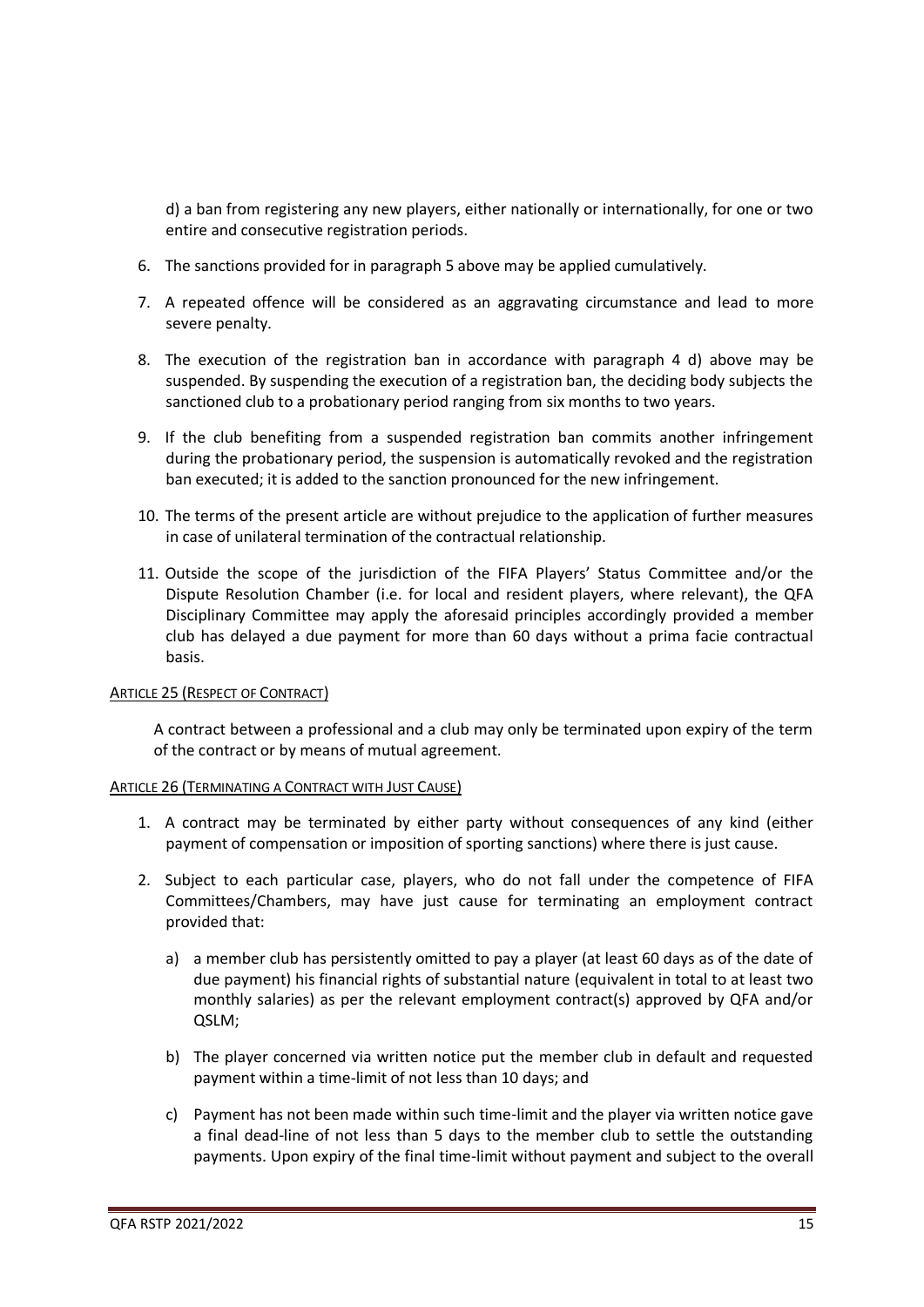circumstances of each particular case, just cause for terminating the employment contract without consequences as per the present Regulations may be at stake.

## ARTICLE 27 (TERMINATING A CONTRACT WITH SPORTING JUST CAUSE)

- 1. An established professional who has, in the course of a season, appeared in fewer than ten per cent (10%) of the official matches in which his club has been involved may terminate his contract prematurely on the ground of sporting just cause.
- 2. Due consideration shall be given to the player's circumstances in the appraisal of such cases by the PSC. The existence of sporting just cause shall be established on a case-bycase basis.
- 3. In such a case, sporting sanctions shall not be imposed, though compensation may be payable. A professional may only terminate his contract on this basis in the 15 days following the last official match of the season of the club with which he is registered.

#### ARTICLE 28 (RESTRICTION ON TERMINATING A CONTRACT DURING THE SEASON)

A contract cannot be unilaterally terminated during the course of a season.

#### ARTICLE 29 (CONSEQUENCES OF TERMINATING A CONTRACT WITHOUT JUST CAUSE)

The following provisions apply if a contract is terminated without just cause:

- 1. In all cases, the party in breach shall pay compensation. Subject to the provisions of Article 22 and Annexe 1 in relation to training compensation, and unless otherwise provided for in the contract, compensation for the breach shall be calculated with due consideration for the law of the State of Qatar, the specificity of sport, and any other objective criteria. These criteria shall include, in particular, the remuneration and other benefits due to the player under the existing contract and/or the new contract, the time remaining on the existing contract up to a maximum of five years, the fees and expenses paid or incurred by the former club (amortised over the term of the contract) and whether the contractual breach falls within a protected period.
- 2. Taking into consideration the above principles, the compensation due to the player shall be calculated as follows:
	- a) In the event that the player did not enter into a new contract after the termination of his previous contract, as a general rule, the compensation is equal to the remaining value of the contract that was terminated prematurely.
	- b) In the event that the player entered into a new contract by the time of the decision, the value of the new contract for the period equal to the remaining time of the contract that was terminated prematurely will be deducted from the remaining value of the contract that was terminated early (reduced compensation). Moreover, the matter is subject to early termination of the contract and the amounts owed, in addition to the reduced compensation, the player is entitled to an amount equal to three months' salary (overtime compensation). In the event of flagrant circumstances, the additional compensation may be increased to a maximum of 6 months' salary. The total compensation should not exceed the residual value of the premature terminated contract.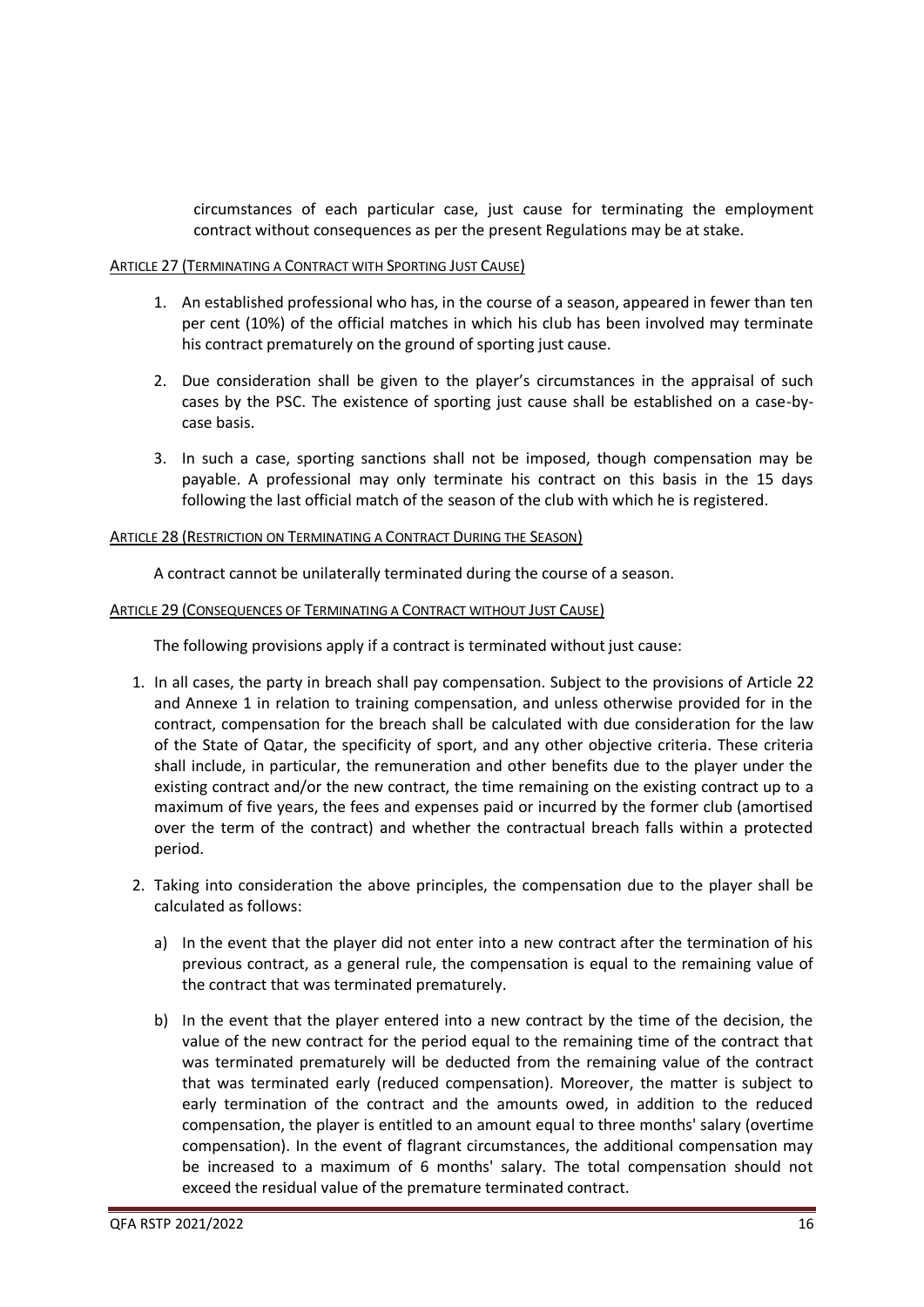- 3. Entitlement to compensation cannot be assigned to a third party. If a professional is required to pay compensation, the professional and his new member club shall be jointly and severally liable for its payment. The amount may be stipulated in the contract or agreed between the parties.
- 4. In addition to the obligation to pay compensation, sporting sanctions may be imposed on players according to the following principles:
	- a) QFA may refer any player found to be in breach of contract during the protected period to the judicial bodies of the QFA which may impose in accordance with the QFA Disciplinary Code disciplinary sanctions which can exclusively be a warning, a fine and/or a restriction on playing in official matches for a period up to a maximum of six (6) months. These sporting sanctions shall take effect immediately once the player has been notified of the relevant decision.
	- b) The sporting sanctions shall remain suspended in the period between the last official match of the season and the first official match of the next season, in both case including national cups and international championship for clubs.
	- c) Unilateral breach without just cause or sporting just cause after the protected period shall not result in disciplinary sanctions.
	- d) Disciplinary measures may, however, be imposed outside the protected period for failure to give notice of termination within 15 days of the last official match of the season (including national cups) of the club with which the player is registered. The protected period starts again when, while renewing the contract, the duration of the previous contract is extended.
- 5. In addition to the obligation to pay compensation, sporting sanctions may be imposed on member clubs according to the following principles:
	- a) QFA may refer any member club found to be in breach of contract or found to be inducing a breach of contract during the protected period to the judicial bodies of the QFA which may impose in accordance with the QFA Disciplinary Code disciplinary sanctions which can exclusively be a warning, a fine, deduction or cancellation of points, relegation to a lower division and/or a ban from registering any new players, either nationally or internationally, for two entire and consecutive registration periods.
	- b) In the latter case, the member club may be able to register new players only as of the next registration period following the complete serving of the relevant disciplinary sanction. In particular, it may not make use of the exception and the provisional measures stipulated in Article 6 paragraphs 2, 3 and 4 of these Regulations in order to register players at an earlier stage.
	- c) It shall be presumed, unless established to the contrary, that any member club signing a professional who has terminated his contract without just cause has induced that professional to commit a breach.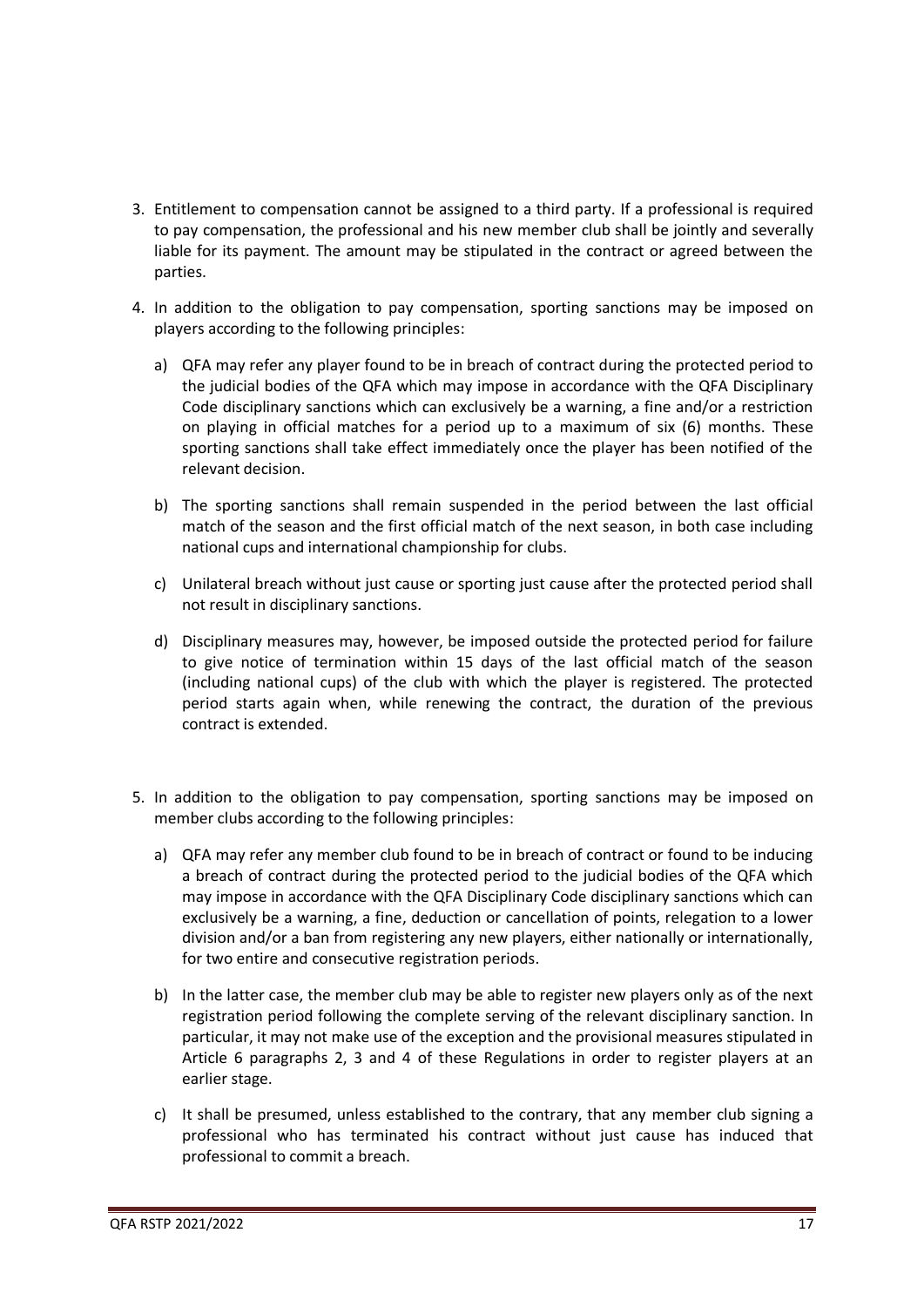6. Any person subject to the QFA Statutes and regulations who acts in a manner designed to induce a breach of contract between a professional and a club in order to facilitate the transfer of the player may be subject to disciplinary sanctions.

# SECTION SIX: THIRD PARTY INFLUENCE ON AND OWNERSHIP OF PLAYER'S ECONOMIC RIGHTS

# ARTICLE 30 (THIRD PARTY INFLUENCE ON CLUBS)

- 1. No club shall enter into a contract which enables the counter club/counter clubs, and vice versa, or any third party to acquire the ability to influence in employment and transfer-related matters its independence, its policies or the performance of its teams.
- 2. Disciplinary measures may be imposed on the clubs that do not observe the obligations set out in this article.

# ARTICLE 31 (THIRD PARTY OWNERSHIP OF PLAYER'S ECONOMIC RIGHTS)

- 1. No club or player shall enter into an agreement with a third party whereby a third party is being entitled to participate, either in full or in part, in compensation payable in relation to the future transfer of a player from one club to another, or is being assigned any rights in relation to a future transfer or transfer compensation.
- 2. The interdiction as per paragraph 1 comes into force on 1 May 2015.
- 3. Agreements covered by paragraph 1 which predate 1 May 2015 may continue to be in place until their contractual expiration. However, their duration may not be extended.
- 4. The validity of any agreement covered by paragraph 1 signed between 1 January 2015 and 30 April 2015 may not have a contractual duration of more than 1 year beyond the effective date.
- 5. By the end of April 2015, all existing agreements covered by paragraph 1 need to be recorded within the Transfer Matching System (TMS). All clubs that have signed such agreements are required to upload them in their entirety, including possible annexes or amendments, in TMS, specifying the details of the third party concerned, the full name of the player as well as the duration of the agreement.
- 6. Disciplinary measures may be imposed on clubs or players that do not observe the obligations set out in this article.

# SECTION SEVEN: PROTECTION OF MINORS/REGISTRATION AND REPORTING OF MINORS AT ACADEMIES

#### ARTICLE 32 (PROTECTION OF MINORS)

1. International transfers of players are only permitted if the player is over the age of 18.

The following exceptions to this rule apply:

The player's parents move to the country in which the new club is located for reasons not linked to football;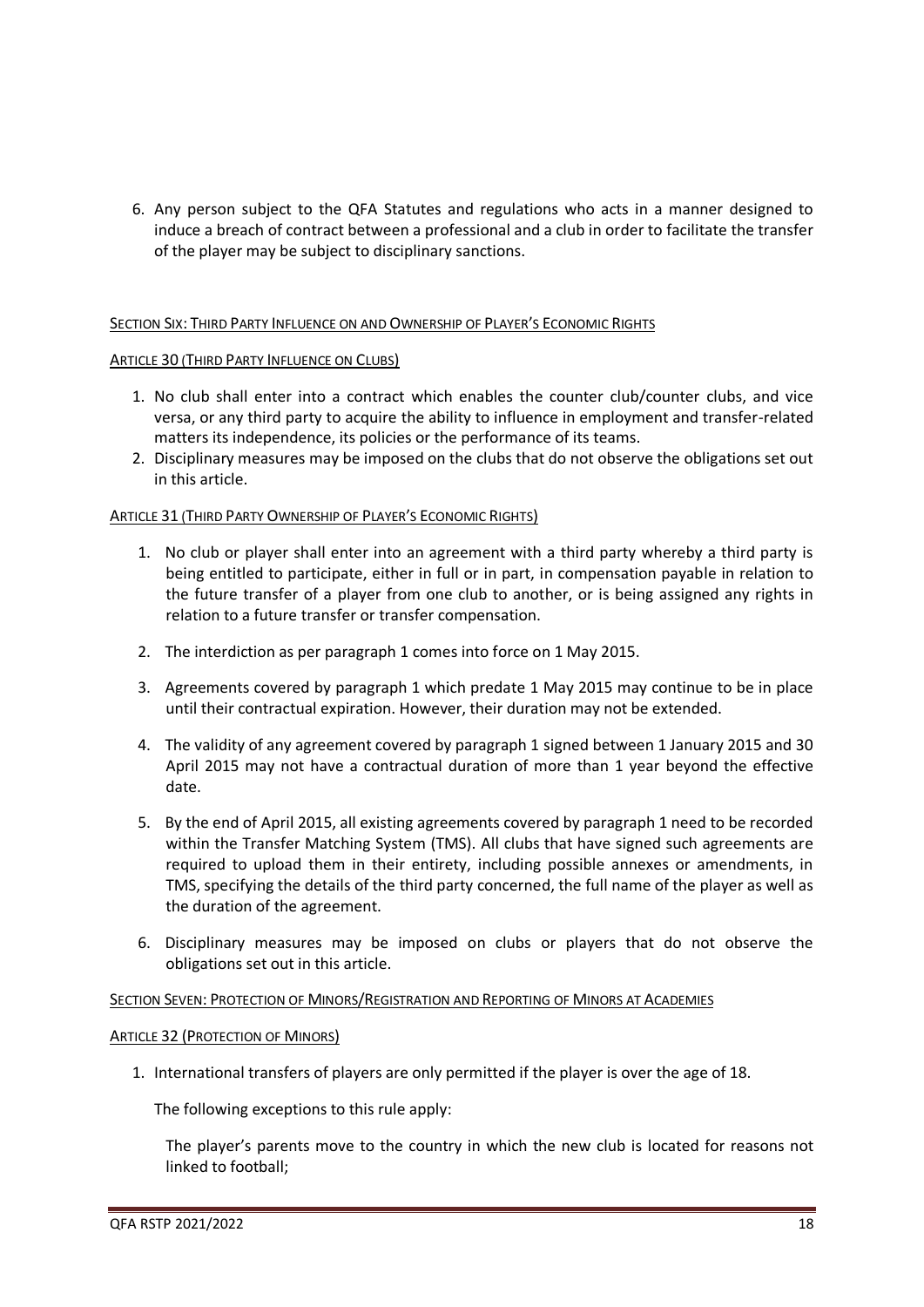- a) The player lives no further than 50km from a national border and the club with which the player wishes to be registered in the neighbouring association is also within 50km of that border. The maximum distance between the player's domicile and the club's headquarters shall be 100km. In such cases, the player must continue to live at home and the two associations concerned must give their explicit consent.
- 2. The conditions of this article shall also apply to any player who has never previously been registered with a club and is not a national of the country in which he wishes to be registered for the first time.
- 3. Every international transfer according to paragraph 2 and every first registration according to paragraph 3 is subject to the approval of the sub committee appointed by the FIFA Players' Status Committee for that purpose. The application for approval shall be submitted by the association that wishes to register the player. The former association shall be given the opportunity to submit its position. The sub-committee's approval shall be obtained prior to any request from an association for an International Transfer Certificate and/or a first registration. Any violations of this provision will be sanctioned by the Disciplinary Committee in accordance with the FIFA Disciplinary Code. In addition to the association that failed to apply to the sub-committee, sanctions may also be imposed on the former association for issuing an International Transfer Certificate without the approval of the sub-committee, as well as on the clubs that reached an agreement for the transfer of a minor.
- 4. The procedures for applying to the sub-committee for a first registration and an international transfer of a minor are contained in the FIFA RSTP, with the adherence to the (players registration system - circulars and regulations issued by the Qatar Football Association).

# ARTICLE 33 (REGISTRATION AND REPORTING OF MINORS AT ACADEMIES)

- 1. Clubs that operate an academy with legal, financial or de facto links to the club are obliged to report all minors who attend the academy to the association upon whose territory the academy operates.
- 2. The QFA ensures that all academies operating in the State of Qatar without legal, financial or de facto links to a club:
	- a) run a club that participates in the relevant national championships; all players shall be reported to the QFA, or registered with the club itself; or
	- b) report all minors who attend the academy for the purpose of training.
- 3. The QFA shall keep a register comprising the names and dates of birth of the minors who have been reported to it by the clubs or academies.
- 4. Through the act of reporting, academies and players undertake to practise football in accordance with the FIFA Statutes, and to respect and promote the ethical principles of organised football.
- 5. Any violations of this provision will be sanctioned by the FIFA Disciplinary Committee in accordance with the FIFA Disciplinary Code.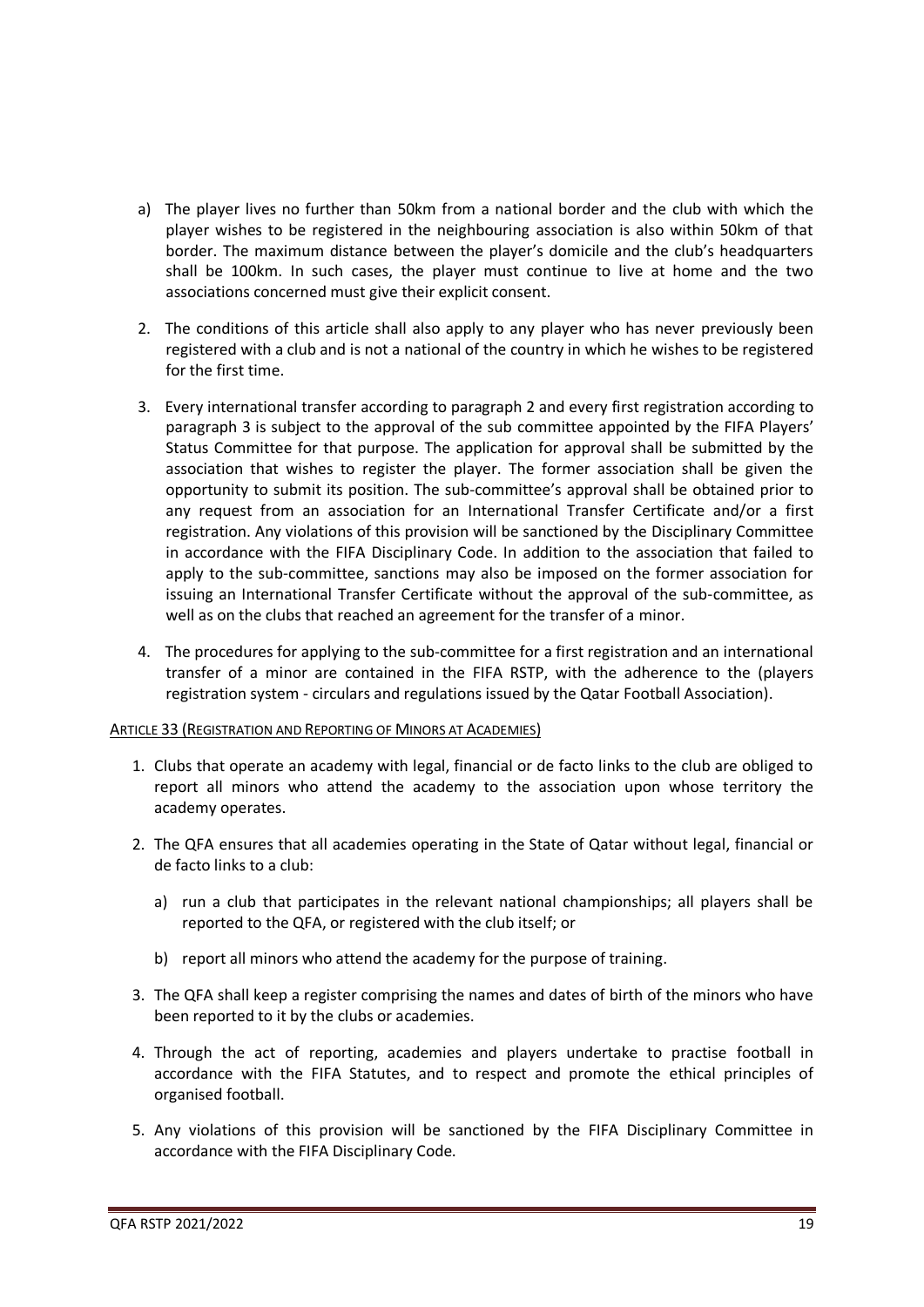6. Article 32 shall also apply to the reporting of all minor players who are not nationals of the country in which they wish to be reported.

# SECTION EIGHT: RELEASE OF PLAYERS

# ARTICLE 34 (RELEASE OF PLAYERS)

- 1. All member clubs are obliged to release players for matches of the representative teams of the QFA as requested by the QFA. The players shall follow a respective call from the QFA.
- 2. Requested players are not entitled to play any other matches as for those called upon by the QFA unless the QFA grants in writing a special exception.
- 3. A member club which is obliged to release a player related to a match of a QFA representative team has the right to request the postponement of a match fixed for its club. Such right does not exist for a member club related to first division matches, second division matches or reserve team matches if the relevant request for release concerns a player who is still entitled to play youth category matches and is called for an age category representative team of the QFA. In any case the relevant request must be made by the member club concerned in writing to the QFA immediately upon notification of the relevant release call. Otherwise it will not be considered.
- 4. The release of players with non-Qatari nationality shall comply with the relevant release criteria/regulations of FIFA and/or the relevant confederations, if any. Concerning the release of players with non-Qatari nationality the member clubs do not have the right to request the postponement of matches.

#### **SECTION NINE: DISPUTE SETTLEMENT**

# ARTICLE 35: (QATAR SPORTS ARBITRATION TRIBUNAL)

- 1. The Qatar Sports Arbitration Tribunal shall be competent to deal with any dispute related to these Regulations insofar as the competence is not assigned otherwise to QFA, a QFA body or a QFA judicial body.
- 2. The competencies and procedures of any of such bodies/tribunals, if any, will be set out in the relevant regulations governing such bodies/tribunals, if any.
- 3. In any case, the QFA shall be entitled to mediate disputes arising related to the present Regulations.
- 4. Unless otherwise provided in any relevant QFA regulations, no case related to these Regulations shall be heard if more than two years have elapsed since the event giving rise to the dispute.

#### SECTION TEN: FINAL PROVISIONS

ARTICLE 36: (FINANCIAL CONTROL REGULATIONS)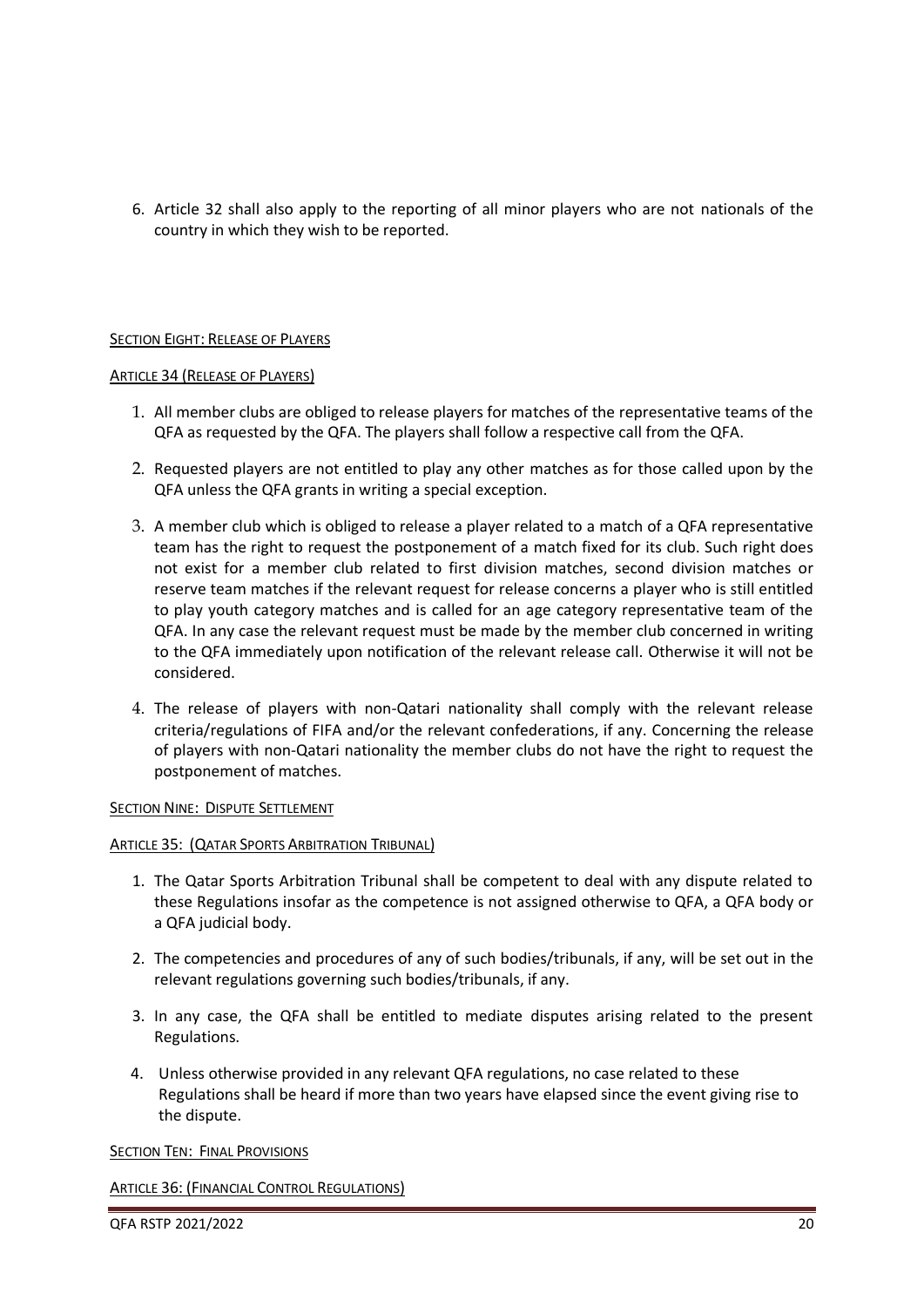All financial matters resulting from players/coaches contracts as well as others to whom the provisions of these regulations apply are subject to the controls and provisions contained in the Financial Control Committee Regulations

# **ARTICLE 37: (MATTERS NOT PROVIDED FOR)**

Any matters not provided for in these Regulations and cases of force majeure shall be decided by the QFA Executive Committee, whose decision shall be final. In addition to these Regulations there may be issued separate regulations concerning, in particular but not limited to, age category and/or amateur football.

# ARTICLE 38: (ENFORCEMENT)

These Regulations were adopted by the QFA Executive Committee on 01/07/2021 and entered into force on immediately, unless annulled or amended by the QFA Executive Committee.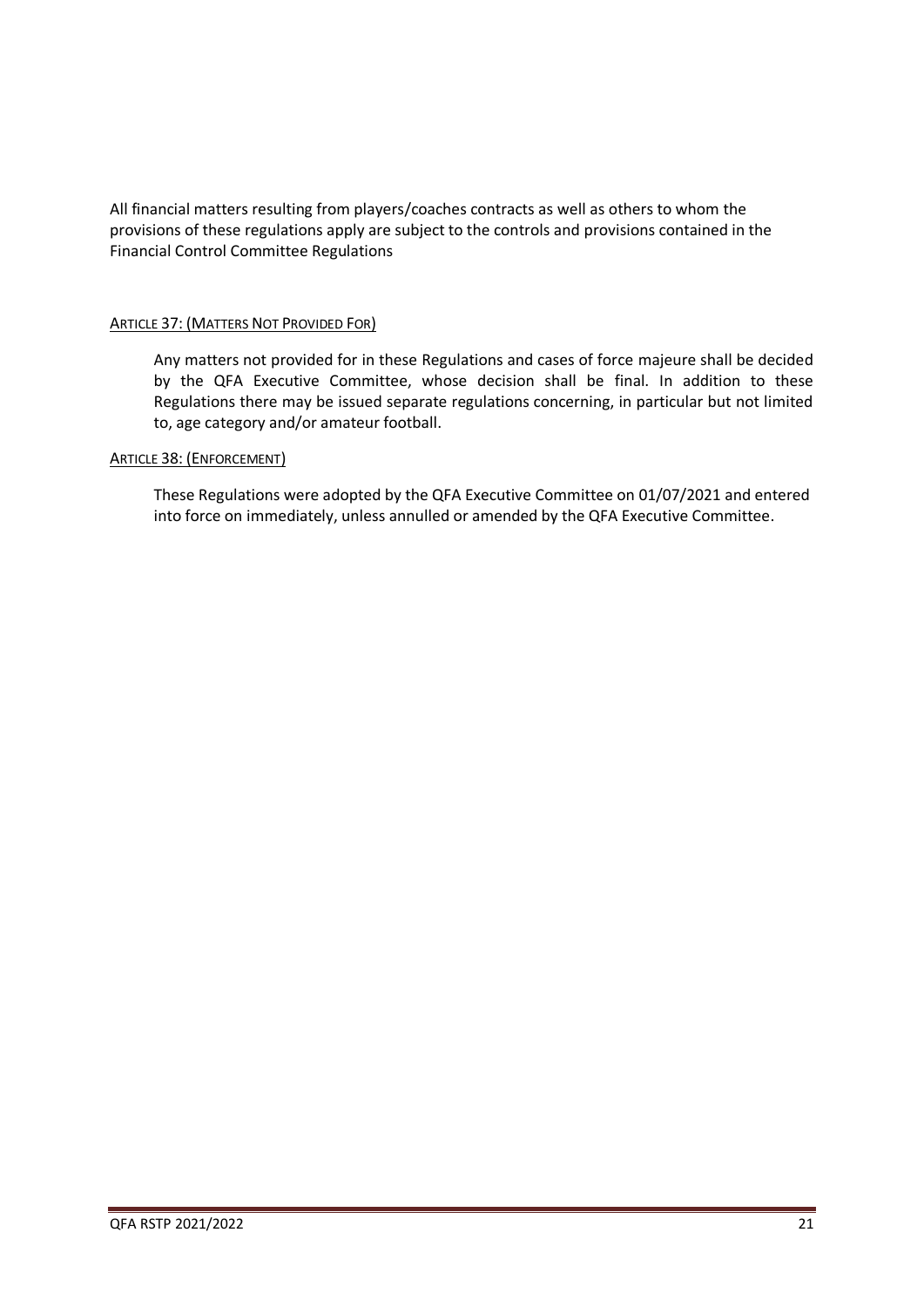# SECTION: ANNEX 1 (TRAINING COMPENSATION)

# ARTICLE 1 (OBJECTIVE)

- 1. A player's training and education takes place between the ages of 12 and 23. Training compensation shall be payable up to the age of 23 for training incurred up to the age of 21.
- 2. The obligation to pay training compensation is without prejudice to any obligation to pay compensation for breach of contract.

# ARTICLE 2 (PAYMENT OF TRAINING COMPENSATION)

- 1. Training compensation is due when:
	- I. a player is registered for the first time as a professional; or
	- II. a professional is transferred between member clubs (whether during or at the end of his contract) before the end of the season of his 23<sup>rd</sup> birthday.
- 2. Training compensation is not due if:
	- I. the former club terminates the player's contract without just cause (without prejudice to the rights of the previous clubs); or
	- II. a professional reacquires amateur status on being transferred.

# ARTICLE 3 (LIABILITY TO PAY TRAINING COMPENSATION)

- 1. On registering as a professional for the first time, the member club with which the player is registered is responsible for paying training compensation within 30 days of registration as a professional player to every member club with which the player has previously been registered (in accordance with the players' career history) and that has contributed to his training starting from the season of his  $12<sup>th</sup>$  birthday. The amount payable is calculated on a pro rata basis according to the period of training that the player spent with each member club. In the case of subsequent transfers of the professional, training compensation will only be owed to his former member club for the time he was effectively trained by that club. For the sake of clarification, in case of a subsequent transfer of a player from a member club for which he was registered as an amateur before he was registered for the first time as a professional upon conclusion of his first employment contract, such member club shall be compensated for the entire period it trained such player and not only for the time it trained him as professional in accordance with these Regulations.
- 2. In the above cases, the deadline for payment of training compensation is 30 days following the registration of the professional with the new member club.

# ARTICLE 4 (TRAINING COSTS)

1. The training costs for players for the seasons between their  $12<sup>th</sup>$  and  $15<sup>th</sup>$  birthdays shall be per each complete season: QAR 25,000.00/- (Twenty-Five Thousand Qatari Riyals Only).